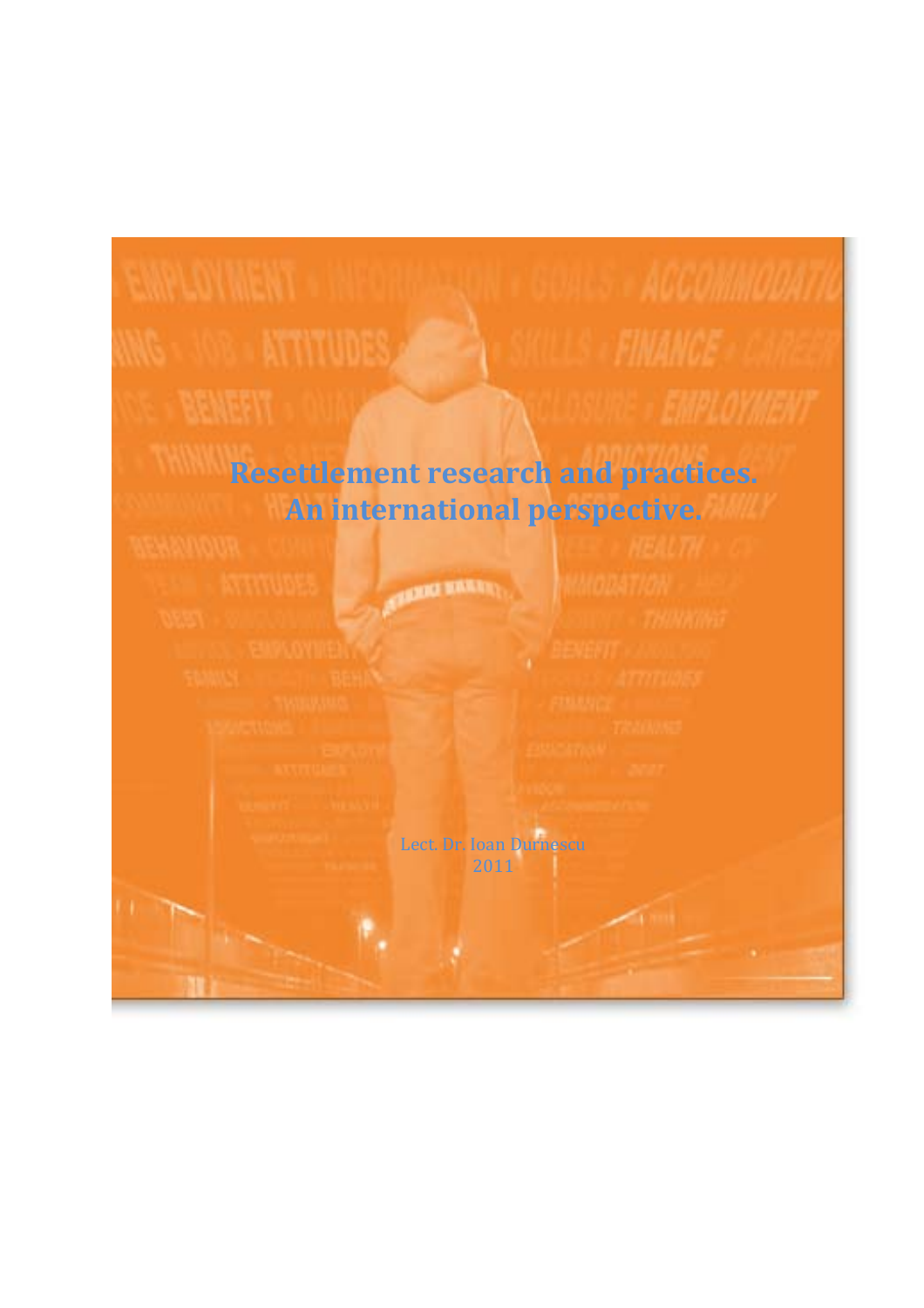# **Table of Contents**

| $\begin{minipage}[c]{0.9\linewidth} \textbf{Emplogment} \textbf{} & \textbf{15} \\ \textbf{Stigma} & \textbf{} & \textbf{17} \\ \textbf{Financial aid} & \textbf{} & \textbf{} \\ \end{minipage}$ |  |
|---------------------------------------------------------------------------------------------------------------------------------------------------------------------------------------------------|--|
|                                                                                                                                                                                                   |  |
|                                                                                                                                                                                                   |  |
|                                                                                                                                                                                                   |  |
|                                                                                                                                                                                                   |  |
|                                                                                                                                                                                                   |  |
|                                                                                                                                                                                                   |  |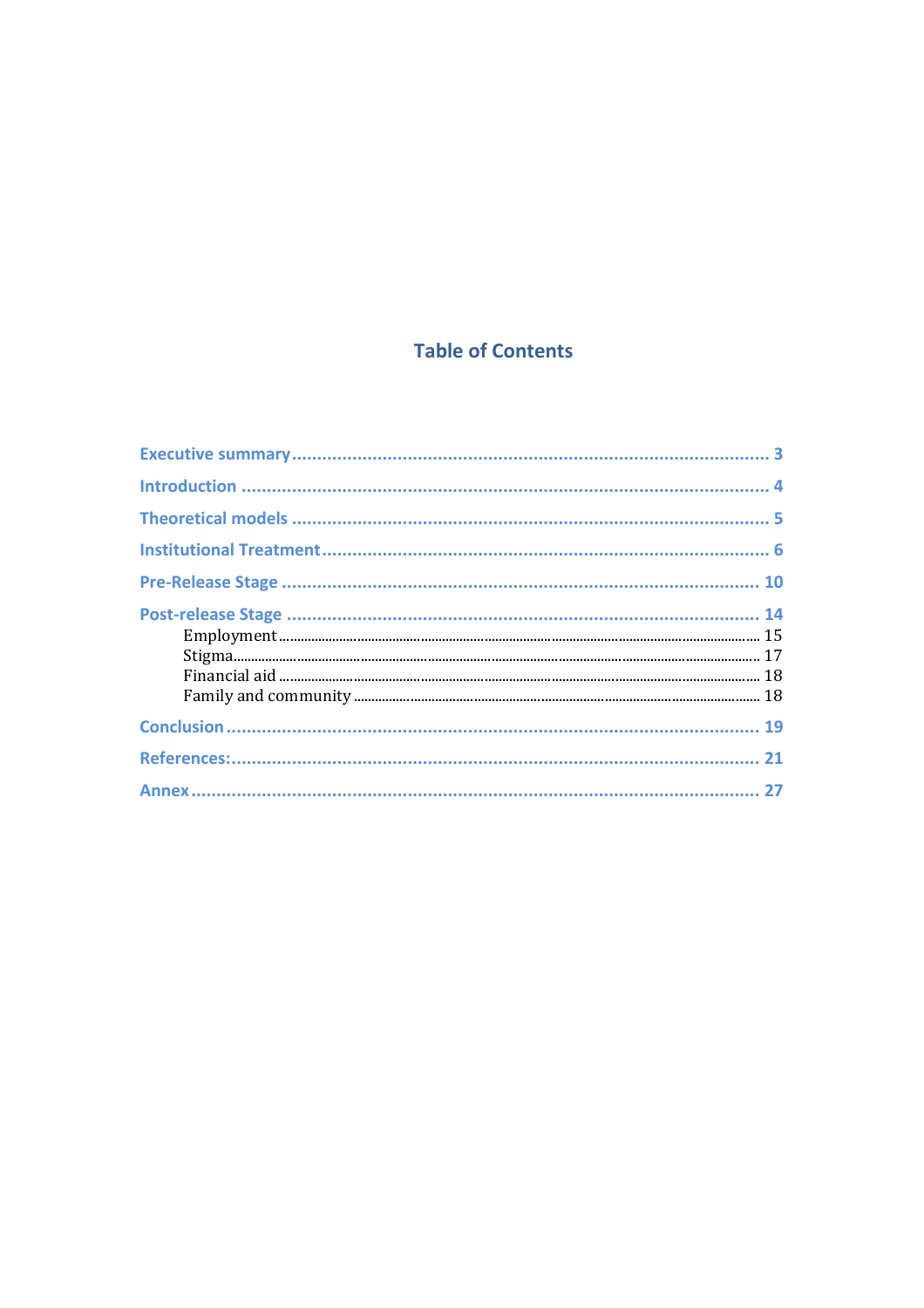### **Executive summary**

This report provides a comprehensive account of resettlement practices and research around the world. The main focus is around the questions: what are the initiatives that have been found effective by research and how are they implemented into real life settings.

An adapted version of the framework provided by Taxman (2004) is instrumental in structuring the presentation. Therefore, research findings and practices are divided into three different stages: institutional stage, pre-release stage and the post-custody stage.

A summary of the existing theoretical models available is also provided. In this part, Risk-Needs-Responsivity model and the Desistance paradigm receive a more extended account since they are the dominant ones and are already considered effective by the empirical studies. A few messages are important to retrieve from this section. First, it is essential that prisoners are treated fair and just and the quality of the professional relationship is carefully observed. Second, programs based on cognitive restructuring, motivating offenders and developing human and social capital seem to be the most effective in triggering and supporting change.

As for the institutional stage a number of ideas stood up as important learning points: programs should start as soon as possible after the sentence and are organized from the release perspective, programs should be designed and delivered by motivated and professional staff that strongly believe in change, programs such as vocational training, education, drug rehabilitation and therapeutic - community are acknowledged in systematic reviews as effective in preventing reoffending.

At the pre-release stage concepts such as continuity, coherence and consistency are important for describing effective programs. Two programs – FOR...A Change and Reducing the Risk of Reoffending – seem to incorporate these concepts and produced promising results. Programs dealing with transition from inside to the outside world and also with employment produced also useful conclusions.

In the post-release stage it is important to continue the programs started inside the prison and overcome the reintegration barriers while supporting hope and motivation within released people. Issues like employment, stigma, financial aid, community and family are discussed in some depth.

Some of the conclusions refer to the fact that research already produced some important hard data that can be used in real life settings. More has to be done to promote prison and probation organisations to become true learning organisation. Research on penology issues should employ more sensitive and credible methodologies such as quasi-experimental or experimental designs. In the same time qualitative insights should be pursued in order to understand better what, with whom and in what context change is possible.

In the final part of the report the author suggests an European project structured in three directions: develop a trans-theoretical model for resettlement, pilot the model and evaluate it.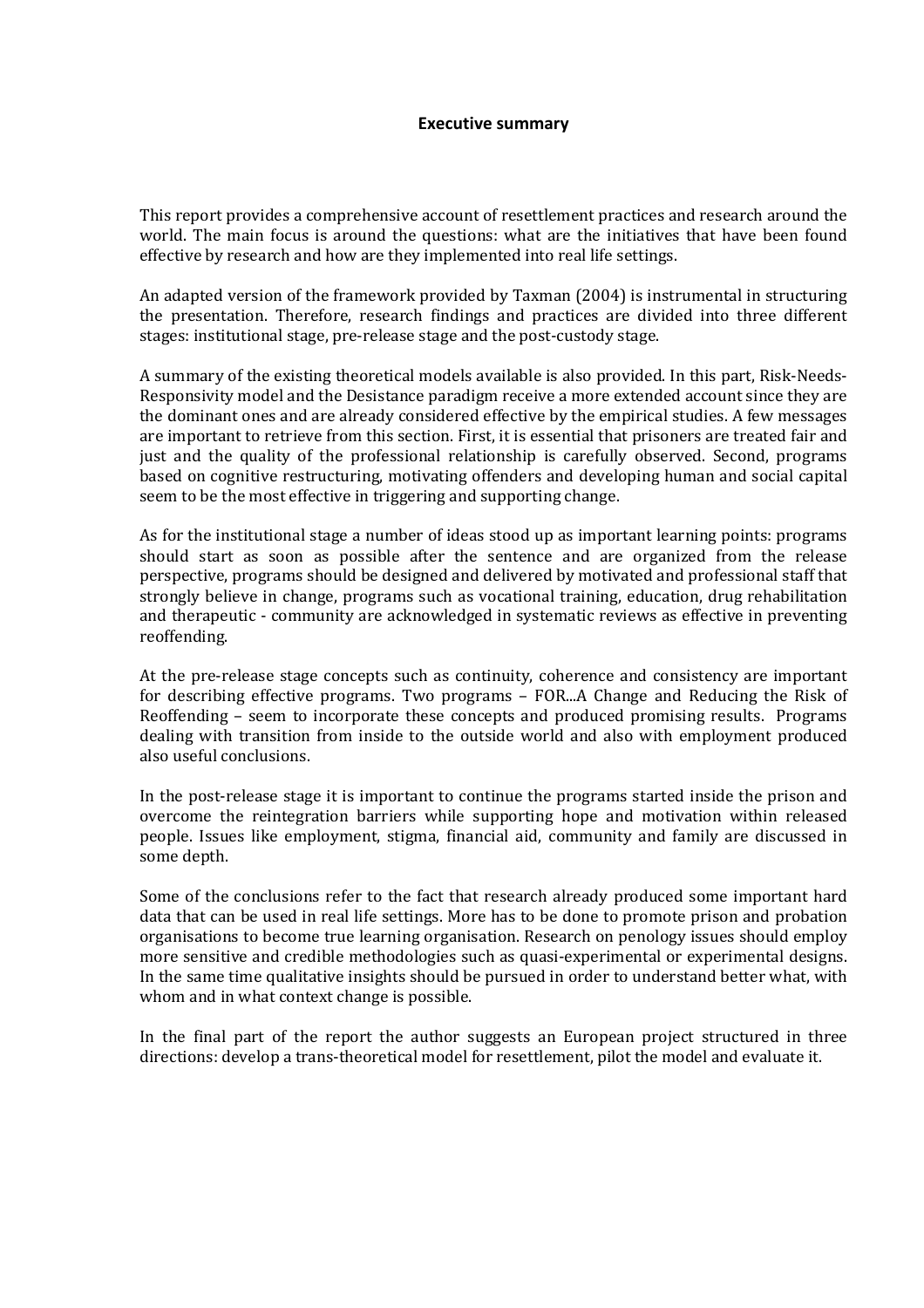# **Resettlement research and practices. An international account**

## **Introduction**

The European Organisation for Probation (CEP) commissioned this report. In the terms of references it was noted that the report will include:

- To map resettlement best practices in Europe;
- To identify what the known key factors for successful resettlement are
- To outline pilots to improve resettlement practice which could realistically be included in a EU-funded project

Therefore the paper aims at providing a critical overview of resettlement research and practices as they are developed and implemented internationally. The presentation mode is a blended one: first the what works information is presented as derived from the research and then second practices and initiatives based on these what works ideas are introduced. This approach was chosen *a priori* in order to capture also the dynamic between research and practice. This decision was made considering that sometimes in the process of 'technological transfer' from research to practice, knowledge suffers many distortions or fragmentations (Andrews and Bonta, 2006; Bourgon et al., 2010; Raynor et al., 2010). Thus this paper will strive also to identify the limits (Lewis, Maguire, Raynor, & Vanstone, 2007) of technology transfer into real life settings. For the sake of clarity the most important studies that reflect what works in resettlement are summarized at the end in the Annex. The final part of the paper will synthesize what is the state of art in the resettlement field and suggest new ways for advancing knowledge and practices for a safe return of prisoners into the open society.

The term resettlement is used in this paper as 'the process of reintegration back into the community in a positive and managed way' (Mead, 2007: 268) after serving a prison sentence. The term is more morally neutral comparing to the old terminology such as aftercare or throughcare (in England and Wales) that imply that ex-offenders are in need of care. Furthermore the term covers all programs or interventions run inside or outside prison that aim at overcoming the obstacles or assisting the ex-prisoner in the reintegration process. In this sense the term resettlement is close to the American concept of reentry as it was defined by Petersilia (2003): all activities that cover how prisoners spend their time during confinement, the process of release and their supervision after release.

In order to identify the relevant literature on this topic several search methods had been used:

- Desktop research conference papers, governmental reports, journals (such as Crime and Delinquency, Federal Probation, Probation Journal, European Journal of Probation and so on)
- Electronic search in electronic databases such as: Social Sciences Citation Index, ProQuest, JSTOR, Google Scholar and Wiley InterScience. Keywords like resettlement, reentry, aftercare, throughcare, probation and parole were used alone or in different combinations.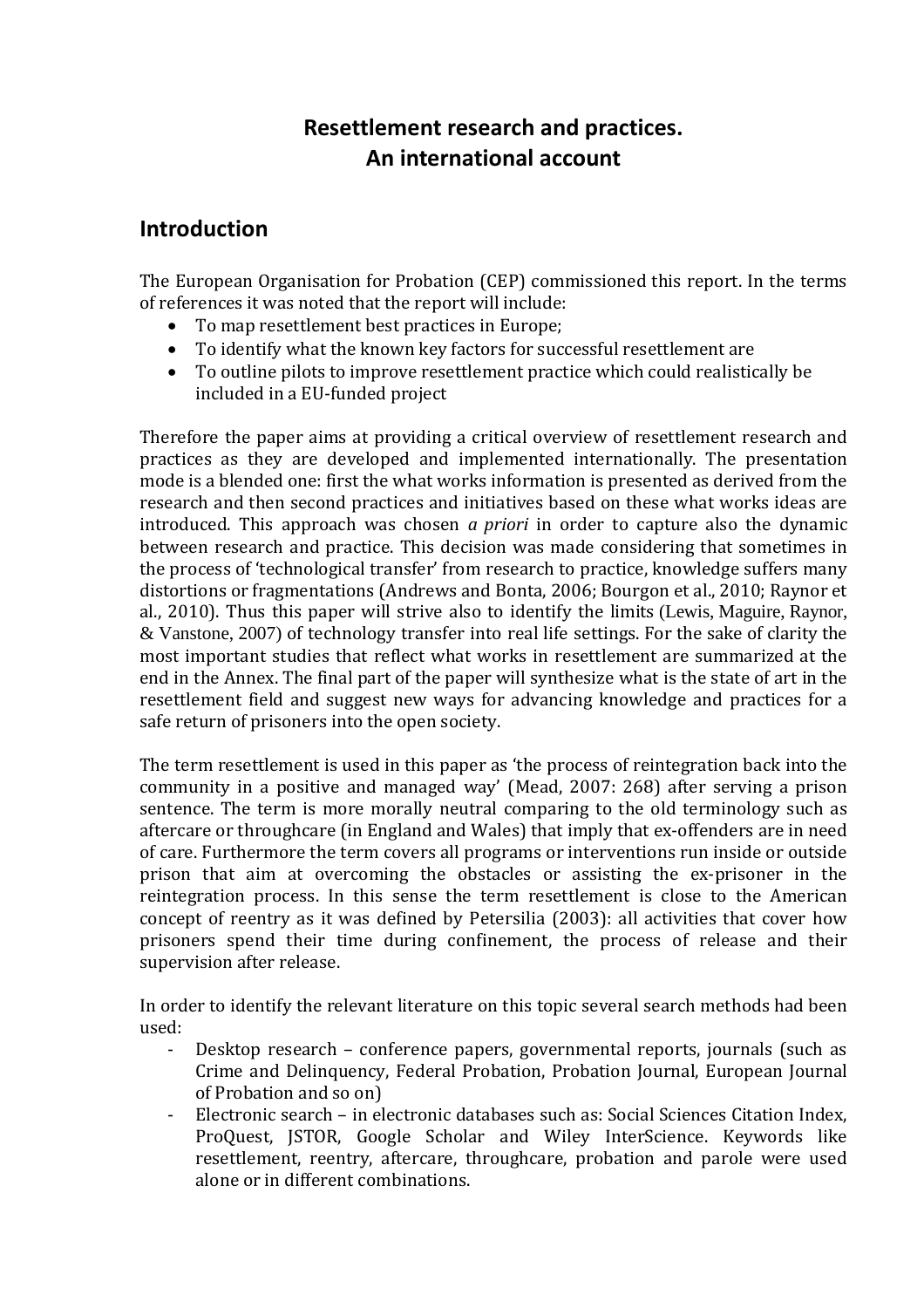Networking - relevant experts and professional networks were consulted for relevant studies or programs.

For structuring the paper, an adapted version of the Taxman (2004) Five – Step Offender Active Participant Model will be used. For the sake of simplifying and focusing the paper solely on resettlement and not on crime in general the Five Step Model will be adapted into a Three Step Model: Institutional Treatment, Pre-release stage and the Post-release stage. Before going into details presenting what works in each stage a short presentation will be made on the existing theoretical models of resettlement.

# **Theoretical models**

From the current research it can be safely claimed that interventions based on the *Risk/Needs/Responsivity* principles (RNR) can reduce reoffending. A number of metaanalyses (Cleland et al., 1996; Dowden and Bonta, 2000) demonstrated that interventions based on all these principles are associated with reductions in recidivism between 26-30 % (Dowden and Andrews, 2004).

Based on the work of Gendreau and Ross (1979) and also on the Andrews et al. (1998) meta-analysis, Petersilia (2004) summarizes the effectiveness principles as follows:

- 'Treatment services should be behavioral in nature, interventions should employ the cognitive behavioral and social learning techniques of modeling, role playing, reinforcement, extinction, resource provision, verbal suggestions, and cognitive restructuring;
- Reinforcements in the program should be largely positive not negative;
- Services should be intensive, lasting 3 to 12 months (depending on need) and occupying 40 to 70 percent of the offender's time during the course of the program;
- Treatment interventions should be used primarily with higher-risk offenders, targeting their criminogenic needs (dynamic risk factors for change). Less hardened or lower risk offenders do not require intervention and may be made more criminogenic by intrusive interventions;
- The most effective strategy for discerning offender risk level is to rely not on clinical judgments but on actuarial based assessments instruments, such as the Level of Supervision Inventory;
- Undertaking intervention in the community as opposed to an institutional setting will increase treatment effectiveness;
- In terms of staffing, there is a need to match styles and modes of treatment service to the learning styles of the offender (specific responsivity). Depending on the offender's characteristics (e.g., intelligence, levels of anxiety) he or she may have different learning styles and thus respond more readily to some techniques than others.'

As Petersilia (2004) noted, these principles (also known as evidence-based principles) come from the Canadian psychological perspective on reentry. The American approach on What Works in much more based on recidivism studies and therefore focus more on sociological variables, such as: job, accommodation etc.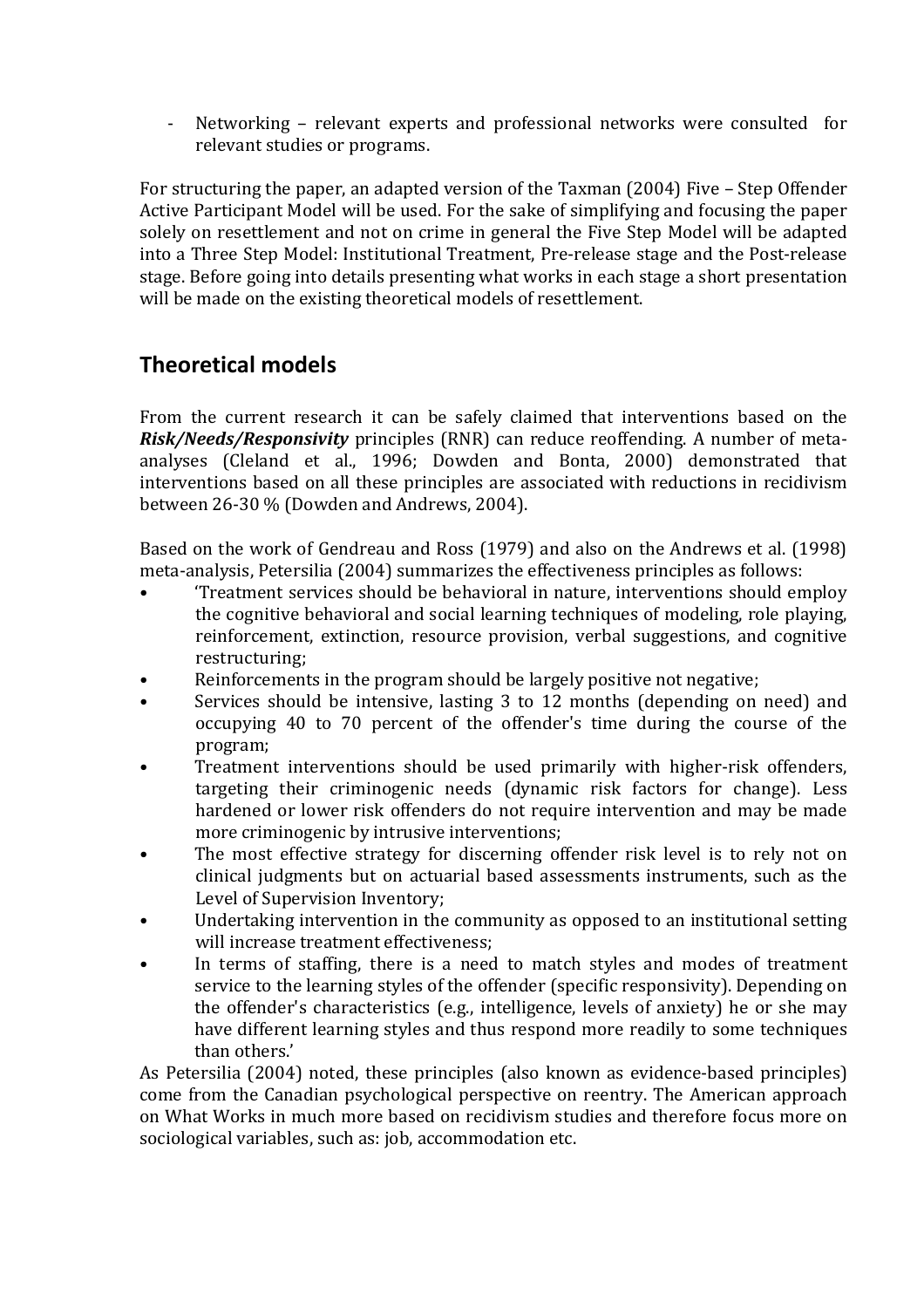In the recent years a new model of working with offenders has emerged in Europe – *the desistance paradigm* (McNeill, 2006). Instead of starting from the question of how practice should be constructed, the new paradigm begins by asking how change can take place. An useful summary of this paradigm is provided by Maguire (2007):

- 1. Agency is as important as if not more important than structure in promoting or inhibiting desistance from crime.
- 2. Individuals differ in their readiness to contemplate and begin the process of change.
- 3. Generating and sustaining motivation is vital to the maintenance of processes of change.
- 4. Desistance is a difficult and often lengthy process, not an 'event', and relapses are common.
- 5. While overcoming social problems is often insufficient on its own to promote desistance, it may be a necessary condition for further progress.
- 6. As people change they need new skills and capacities appropriate to their new lifestyle, and access to opportunities to use them. (408-409)

Most of these premises are based on empirical studies conducted by Maruna (2000), Farrall (2002, 2004), Burnett (2004) and so on. What almost all these studies have in common is that they ask how and why some offenders succeed in desisting. Some of their findings will be reflected in the following sections.

Other models of resettlement are also tested and implemented in different parts of the world but with no evaluation as to whether they are effective or not in reducing reoffending after imprisonment. One example of such a promising paradigm is the *strength-based model* (Maruna and LeBel, 2003) that, using elements of 'positive psychology', asks the question how offenders can be useful to their families or their communities and not what are their deficits. By asking this question, offenders change from being help consumers to help providers and transform their identities from 'offender' into 'provider'. Maruna and LeBel (2003) provide a number of examples of initiatives that are based on this theory. For example, convicts from 75 prisons had worked in 1999 with Habitat for Humanity to build up 250 homes for low income Americans. In USA prisoners are constantly sent to areas struck by flooding or fire to provide support and relief.

In England and Wales and also in USA the *partnership model* seems to be popular among the state initiatives (National Audit Office, 2002; US General Accounting Office, 2001). In practice, this partnership involves a strong cooperation between correctional services and the providers of welfare services.

# **Institutional Treatment**

As many scholars have noted, good resettlement starts with good preparatory work in prison. . One important principle that stems from research is that resettlement should be planned and managed early in the sentence and not left like a 'rescue job' for the probation service or other post-prison services (Maguire and Raynor, 1997). Unfortunately what good work in prison entails in a comprehensive sense is not known yet. Different studies have focused on different components of what imprisonment means: moral quality of prison (Liebling, 2004), continuity between prison and probation programs (Broome et al., 2002), prison misconduct and recidivism (French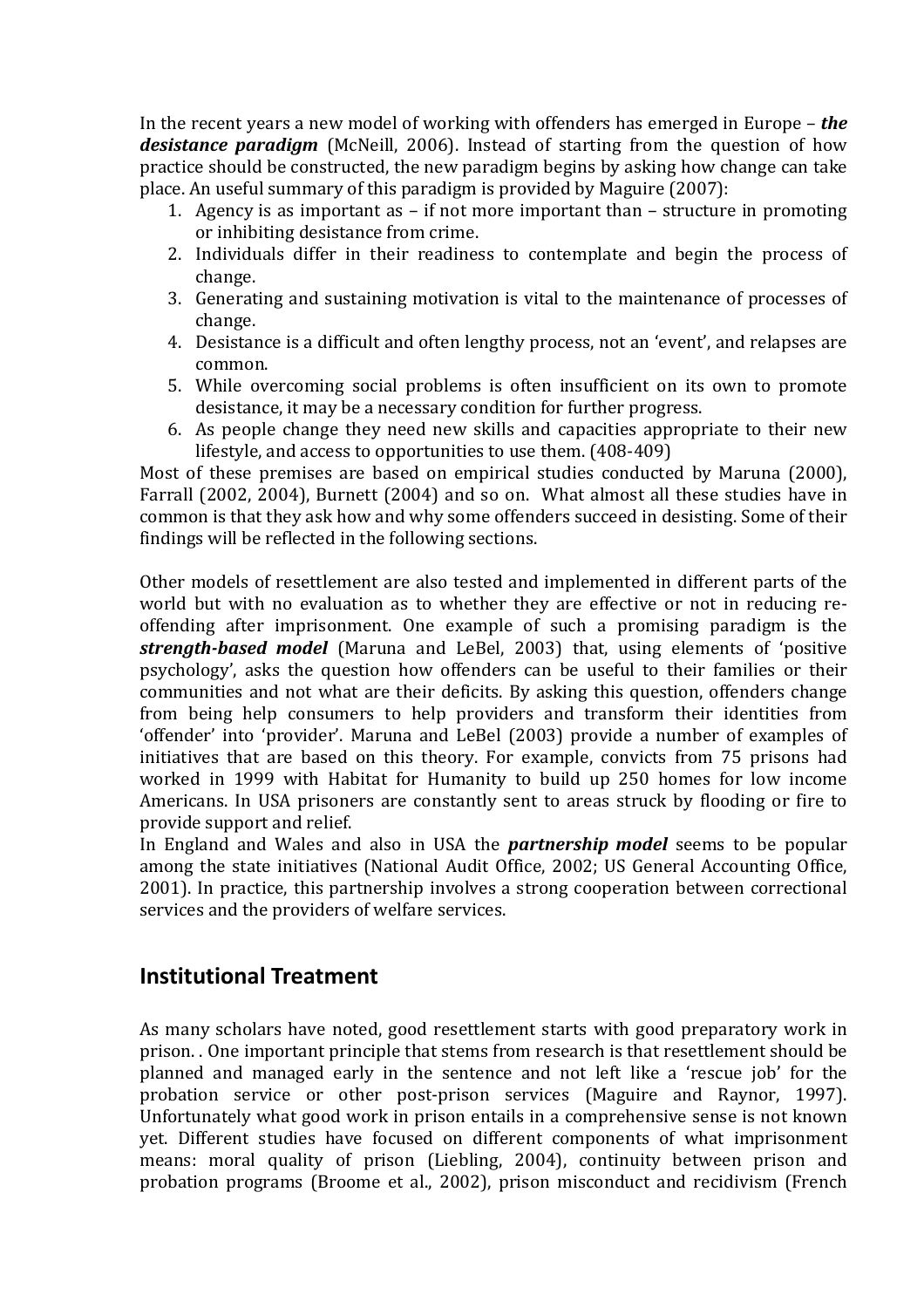and Gendreau, 2003; Losel, 1995; Motiuk, 1991), cost-effectiveness of prison programs (Aos et al., 1999; ), prisoner classification and risk assessment tools (Buchanan et al., 1986; Hannah-Moffat, 2004, Luciani, 2001), education in prison and recidivism (Motiuk, 1991; Proctor, 1994) etc.

Another useful recommendation that is stressed by Petersilia (2004) is that increased monitoring in the community (like intensive probation, electronic monitoring) does not reduce recidivism alone. The idea that sanctions and punishments are not effective in supporting behavioral change is well documented also in other studies (McGuire, 2004; Smith et al., 2002). Confrontational interventions are also known to undermine the rapport and therefore to reduce treatment effects (Viets et al., 2002). Lambert (1992) suggests that the quality of the working relationship between client and staff accounts for 1/3 of the change that occurs. Thus, staff is a critical resource for any prison intervention. As Serrin (2005) suggests it is important to consider: staff beliefs about inmates and change (punitive attitude will reduce program effectiveness), fundamental skills (fair but firm, empathic, good inter-personal skills) and so on. One important message that comes from research is that the offender 'controls his/her own destiny' (Taxman, 2004). This message for the offender is very close to the concepts of agency and hope developed in the desistance literature. After interviewing 130 adult property offenders released from prison, Burnett (1992) discovered that those who were most confident and optimistic about their future prospects had greater success than those ambivalent or pessimistic. It seems from research that an important component of any pre-release program should be focused on combating defeatism and developing hope and self-confidence.

Another relevant message from research is that all these interventions or programmes have to start from a reliable prisoner assessment and classification. As noted above this prisoner classification has to rely on actuarial or statistical-based tools and not on clinical judgments. Luciani (2001) for instance demonstrated convincingly that after an actuarial tool was implemented in the Canadian prisons the number of escapes dropped from 13.1% to 4.5% while the proportion of those transferred to minimum security increased from 12% to 37.5%. Other studies emphasise the association between a rigorous prisoner classification, behavioral correctional programming and the number of prison misconducts. For instance, in their meta-analysis French and Gendreau (2003) proved that behavioral programs that met the evidence-based principles shown above resulted in a 26% reduction in prison misconducts. Furthermore they suggested that 'the greater the misconduct treatment effect, the larger the reductions in recidivism (*r* = .44)' (2). In other words reductions in prison misconduct generated a lower level of recidivism after release.

Linked to assessment another observation appears to be useful. Experience in England and Wales demonstrated that there is a large amount of distrust between prison and probation services and sometimes even among different prisons (HM Inspectorate of Probation, 2001). The integration of the IT systems is also poor. As a direct consequence of this lack of real cooperation offenders end up being assessed many times based on different risk needs assessment tools. Apart from the so called 'assessment fatigue' experienced by offenders the results generated by these evaluations do not assist good cooperation and continuity between different sectors of criminal justice.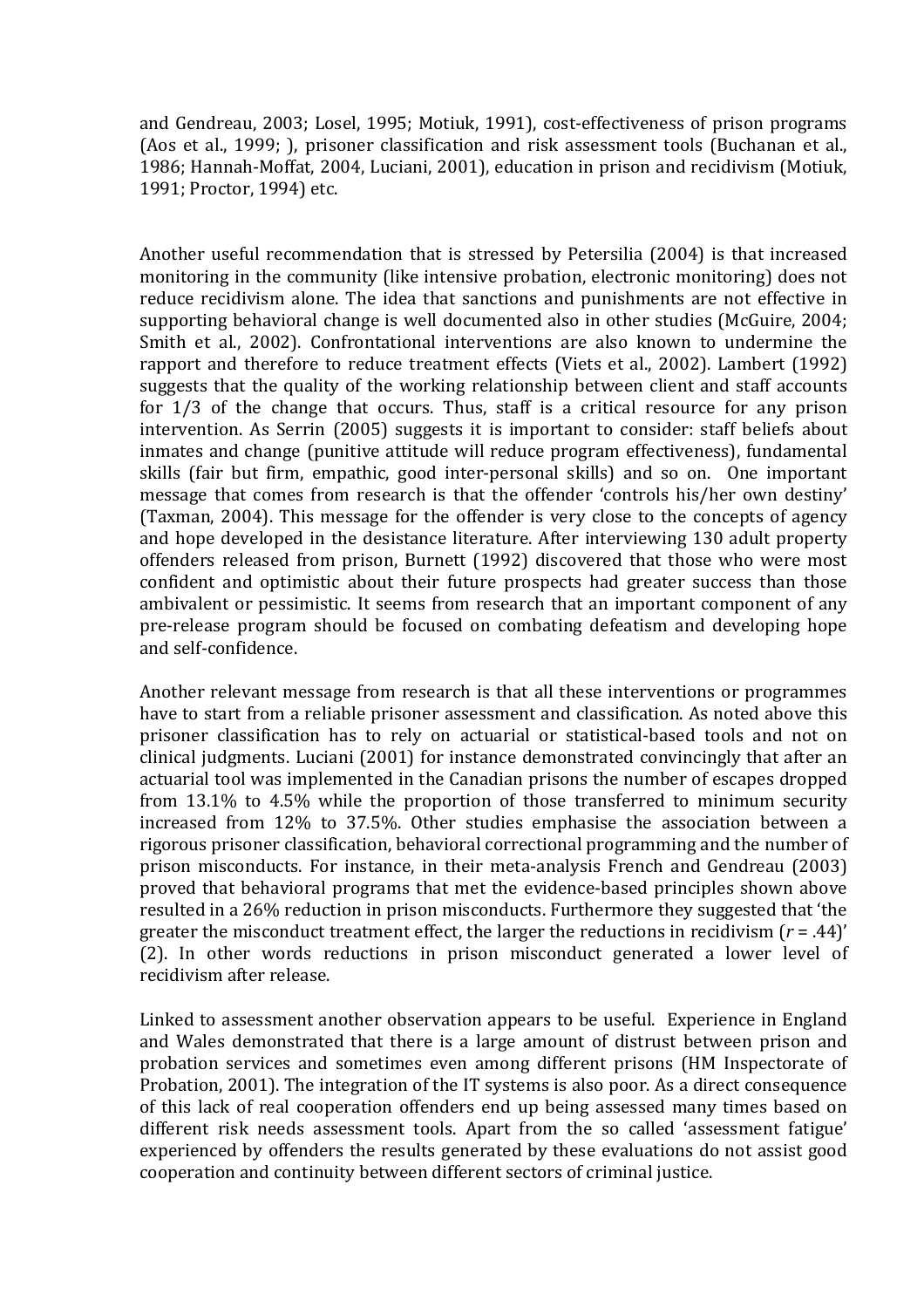To overcome these obstacles the UK Government decided to amalgamate the prison and probation services and demanded that the two shall use the same assessment tool – OASys. Furthermore in order to facilitate treatment continuity a case management system was set up under the name end to end management. Although OASys was assessed and found to be reasonably accurate in predicting risk of reoffending or other types of risks (Debidin, 2009) it is not yet known if OASys and the end to end management system have a significant impact of the resettlement success. Therefore it could be safely considered as a promising practice.

On the other side of the Atlantic, in Canada, the Correctional Service is using among others The Level of Service/Case Management Inventory, which proves to be effective in tracking progress and allocating prisoners to services (Fretz, 2005).

In Australia the case management system is called 'floating care' and involves a single case manager providing or brokering multi-agency inputs to prisoners or their families from a base in the offender's own home (Borzycki and Baldry, 2003)

Based on rigorous assessment and classification tools, prisoners have to develop reintegration plans (sometimes called sentence planning, individualization of prison sentence etc.) that aim at developing basic skills and build up transitional arrangements for after release (Taxman, 2004). Usually these plans include time-delimited goals that deal with different deficits or treatment interventions for some problems like drug addiction, mental health etc. According to Taxman and colleagues (2004) this plan should include issues that are most important for the offender and should never incorporate more than three components. The research up to now did not focus on the process or the content of the reintegration plans thus it is impossible to assess whether they are good practices or promising exercises. What seems to be reasonable to assume is that the reintegration plans rationalize the process of implementing different treatment interventions.

In terms of treatment components that work in prison in reducing reoffending there are some systematic or synthetic reviews that provide good orientation.

In her synthetic review of the corrections system, Doris MacKenzie (cited in Petersilia, 2004) identifies 184 studies conducted between 1978 and 1998 that used some kind of control or comparison group. She identifies the following in prison programs as having an impact on the recidivism:

1) In-Prison Therapeutic Communities With Follow-Up Community Treatment,

- 2) Cognitive Behavioral Therapy,
- 3) Non-Prison Based Sex Offender Treatment Programs,
- 4) Vocational Education Programs,
- 5) Multi-Component Correctional Industry Programs, and
- 6) Community Employment Programs.

In the same time she also identifies some 'promising' interventions:

- 1) Prison-Based Sex Offender Treatment,
- 2) Adult Basic Education, and

3) Transitional Programs Providing Individualized Employment Preparation and Services for High-Risk Offenders.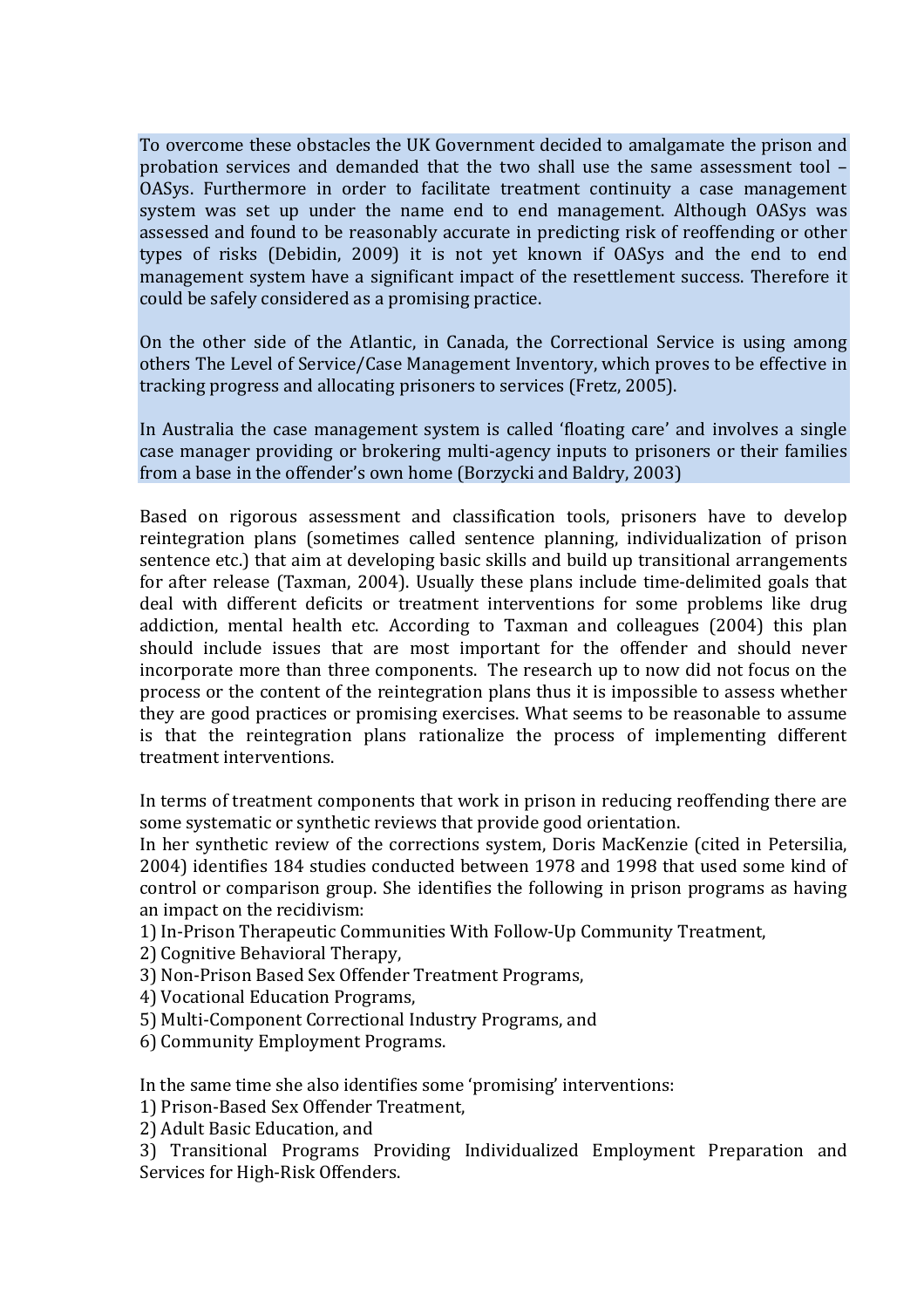In this paper, she understands by 'promising' practices or interventions that had been under-assessed or assessed using other research devices than randomized control trial. This is also the meaning of 'promising' in this paper.

Another important systematic review in prisoner reentry is the one conducted by Seiter and Kadela (2003). In their analysis they use the Maryland Scale of Scientific Methods (MSSM) developed by Sherman et al. (1998) in order to identify programs that work in reducing re-offending.

One of the most important components of prison treatment is work or vocational training. Seiter and Kadela (2003) identify seven programs that were evaluated and dealt with vocational or work program. Their conclusion was that vocational and work programs are effective in reducing recidivism and also in improving the job readiness for ex-offenders.

Education is another important treatment component from at least two perspectives. First, it seems that the level of education is a good predictor of institutional adjustment (Proctor, 1994; Motiuk, 1991). Secondly, improvements in the educational area seem to be associated with lower recidivism after imprisonment (Porporino and Robinson, 1992). The latter observation seems to be more controversial. Seiter and Kadela (2003) for instance identified only two studies that dealt with this component and the results were not very convincing as to whether increasing education leads to reducing reoffending. Their conclusion was that education programs increase educational achievements but do not decrease recidivism. Those educational programs that link a prison program with community based resources after release seem to be promising. Based on Adams et al. (1994) more attention should be given to who are the most recommended groups of offenders that could benefit from the educational programs and also how many hours of educational program could contribute to reducing recidivism.

As an example from practice, it is useful to note that in USA, based on Higher Education Act 1965, a grant system was set up for funding post-secondary school for inmates – Basic Education Opportunity Grants. This scheme was renamed later Pell Grants and lasted until 1993/1994 when Congress eliminated it as a consequence of the 'nothing works' and 'tough on crime' ideologies (Ubah and Robinson, 2003). With assistance from this grant system the federal prison system was able to create the world famous system of college education in prisons. It is not yet known if the elimination of this system generated a higher recidivism level among ex-prisoners but it is certain that it did not help the reentry journey of those ex-prisoners that were not able to find the necessary funds to attend college education.

Regarding drug rehabilitation Seiter and Kadela (2003) identified 12 programs that were evaluated. In spite of the methodological limits of these studies they concluded that drug rehabilitation in prison works. Due to the fact that some studies out of these 12 present some particular conclusions we will refer to them one by one.

Rhodes et al. (2001) using a quasi-experimental design concluded that drug treatment is effective in reducing recidivism rates and rates of relapse for man but not for women.

Knight et al., (1997, 1999) after evaluating in prison therapeutic communities (TC) inferred that TC is most effective when integrated with aftercare and for offenders with serious crime and drug related problems.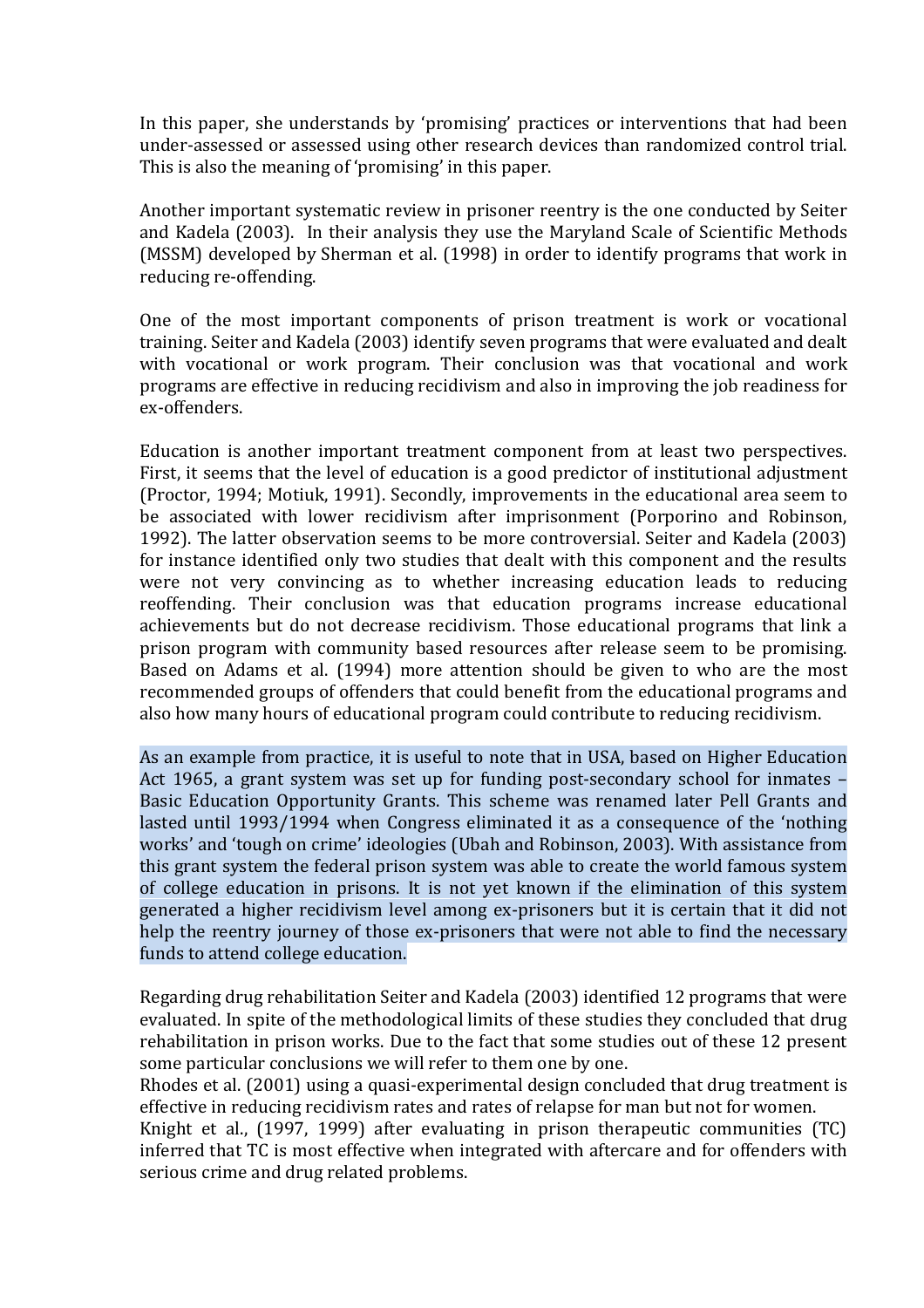The same idea is reiterated by Hiller et al. (1999) which noted that TC followed with residential aftercare reduce the post-release arrest by 12%.

Seiter and Kadela (2003) also identify a more integrated program – Key-Crest (in Delaware)- that mixes TC with work release. The conclusion was that clients that received aftercare did better than the others in remaining drug free and arrest free. TC has value in work release and program retention is important in predicting long term success in reducing recidivism.

In line with Seiter and Kadela (2003) another systematic review (Mitchell et al., 2006) found that in-prison drug rehabilitation treatment does have an effect on recidivism and on relapse. On the bases of 66 studies, Mitchell et al., (2006) concluded that the those participating in the drug programs had a recidivism rate lower than those who didn't (28% compared to 35%). They also noticed that different drug treatments had different outcomes. For instance the multi-modal programs (e.g. therapeutic communities) are more effective than those targeting exclusively the addiction.

Encouraging results are found by Seiter and Kadela (2003) also in terms of treatment targeting sex offenders and violent offenders. In their study, they identified five programs that comply with the minimum requirements of scientific research and concluded that cognitive behavioral programs have an impact on recidivism. Robinson's (1996) study for instance found that offenders who attended cognitive skills training had a return-to-custody rate within 12 months 11% lower than those who did not complete the therapy. Robinson (1996) also concluded that cognitive behavioral therapy works best with offenders with moderate risk of recidivism.

Apart from these interventions, other programs are also available in the prisons. Some of them are faith based. Some use other theoretical frameworks. Some deal with mental health issues and so on. Research so far is either inconclusive or silent about the effectiveness of these interventions. That should not be a reason not to continue to innovate or test out new approaches but to pay more attention to evaluation and measurement. Some of them might be working in reducing recidivism or helping offenders build a new prosocial life but solid evidence that this is the case does not yet exist.

### **Pre-Release Stage**

This stage usually lasts 90 days leading up to the day of release . The aim of this stage is to help the prisoner to plan for transition into the community. According to some authors (see for instance Taxman et al., 2004), this stage is characterized by intensive preparation for release, formalizing the reintegration plan and establishing solid links with the community. The core of the reintegration plan should ensure the so-called survival needs like: food, shelter and legitimate sources of financial support. Apart from these welfare needs, resettlement literature also mentions other relevant targets, like: training and employment; mental and physical health; drug and alcohol; finance, benefits and debts; thinking and behavior.

All these resettlement needs were included by the UK Government into the national plan 'Reducing Re-Offending Strategies' in 2004 Some of these pathfinders were evaluated and the results were encouraging in terms of reducing the problems and improving the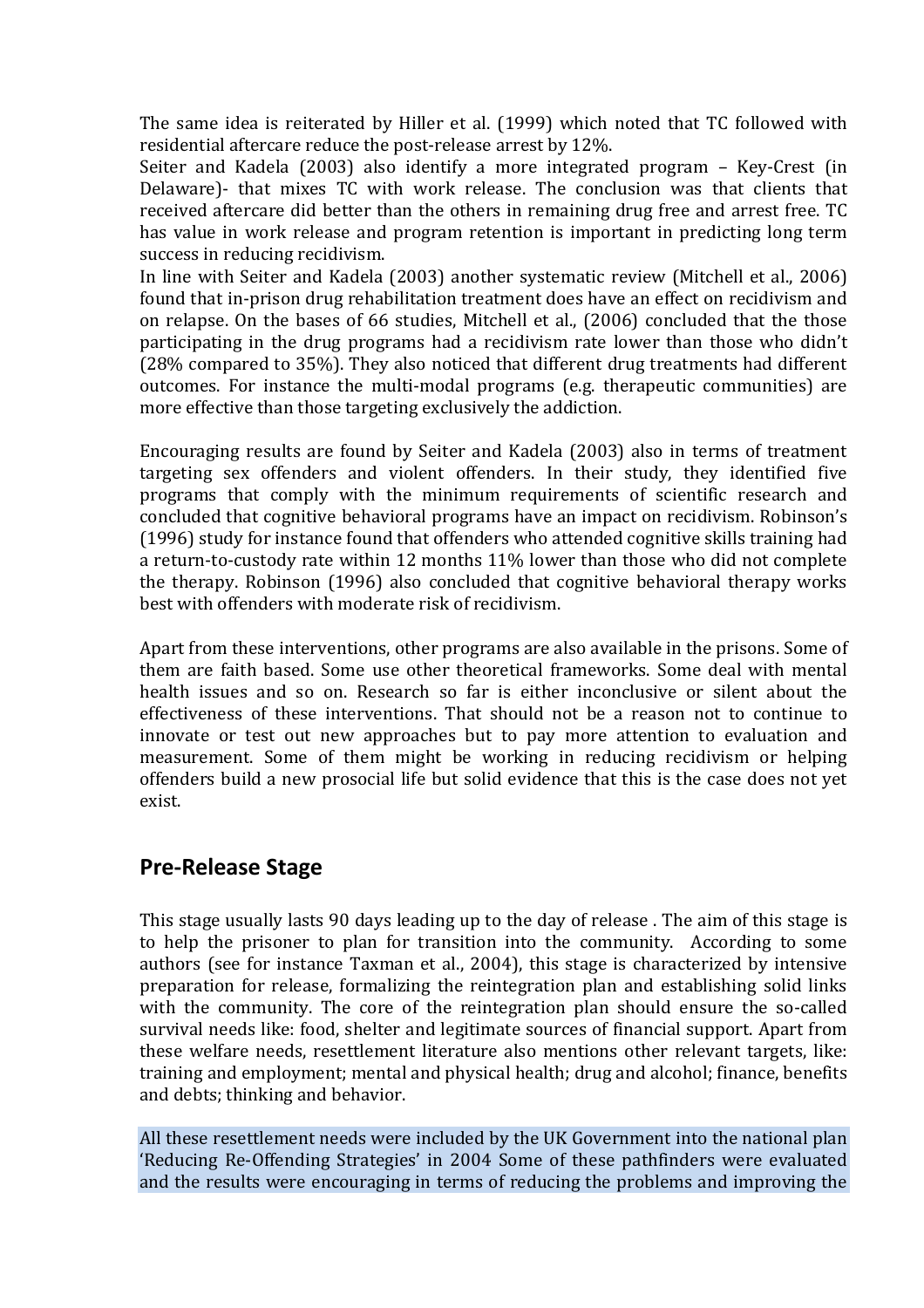offender's attitudes (Lewis at al., 2007). There was also some evidence showing that these programs had some impact on reoffending especially for those who maintain contact with mentors after release (Clancy et al., 2006; Lewis, Maguire, Raynor and Vanstone, 2007). At the same time, research showed that the outcomes are likely to depend on the resources available and the level of funding (Maguire, 2007).

One particular challenge that was identified in the research is the continuity between inprison interventions and post-release activities. In Canada for instance this principle is central in the continuum-of-care model of reentry that emphasizes the importance of a coherent and structured intervention from the moment of arrest to the point of community reintegration. An important number of studies (see Simpson and Brown, 1999; Broome, Simpson and Joe, 2002) demonstrated that when in-prison services are followed up by community-based treatment the client outcomes are significantly improved. The same principle seems to be crucial also for the programmes that run in American corrections. The 'Step down' programme for instance was evaluated by Fretz et al. (2005) and found to be very effective in reducing re-offending for high risk offenders when prison activities were followed by post-release interventions.

In order to facilitate continuity a number of pre-release programs use an imported model where representatives from the outside institutions/agencies are participating in the in-prison program (e.g. FOR a Change, Reducing the Risk of Reoffending etc.). On the other hand, resettlement practice in Denmark, for instance, is based on an exported model where the offender is visiting community agencies prior to release.

Towards the same aim of promoting continuity and offender engagement, other programs use mentors or volunteers who start working with offenders while in prison and continue cooperating after release. Clancy et al. (2006) demonstrated that postrelease contact with mentors after release in the Pathfinders (UK) was associated with lower reconviction rates than expected within one year after release.

Case management principles seem to be employed by more and more resettlement interventions due to the fact that they support consistency, continuation and coherence. Another important advantage of this approach is that through case management the offender develops a stable relationship with one key worker who will navigate him/her through the community resources (Taxman, 2004; Clancy et al., 2006).

Some programs are comprehensive which means that they deal with more of the potential transition needs of the ex-prisoner (e.g. FOR ... A Change - UK, Reducing the Risk of Reoffending – Romania).

FOR ... A Change is a 13 group sessions programme based on the cognitivemotivational theories developed by Fabiano and Porporino (2002). The principles of motivational interviewing are the basis of this program. This approach developed by Miller and Rollnick (1991) aims at enhancing motivation and set up the agenda for change. The sessions are organized in such a way to lead the participants from problem recognition, setting a plan for change and for avoiding risks. One of last sessions is called marketplace where representatives from institutions from the open community come and talk with participants about their problems (e.g. accommodation, job etc.) and how they can be overcome. The facilitators are encouraged to develop an open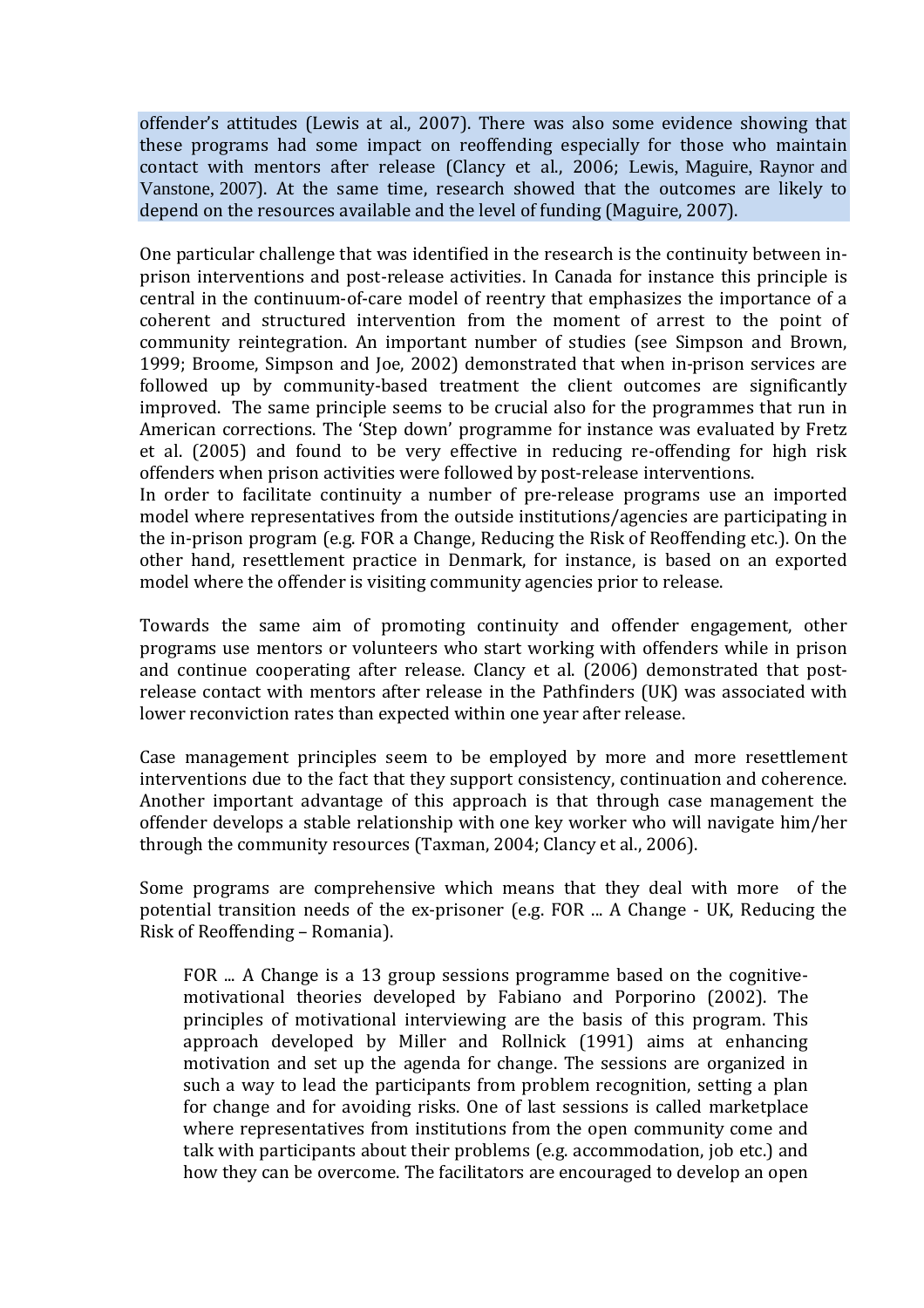and trusting working alliance and promote self-efficacy. Most notably the program includes a continuation of the contact after release with program staff or mentors in order to support motivation (Maguire, 2007).

Reducing the Risk of Reoffending (RRR) (Durnescu et al., 2009) is another programme that combines the cognitive-behavioral model with the findings of the desistance research. Again, issues like self-efficacy, responsibilisation, initiative and motivation are central for the general approach. The programme also deals with structural issues like shelter, employment and so on. RRR is structured in two parts: six cognitive-motivational sessions inside prison and six optional modules that can be delivered outside prison mostly dealing with practical problems, like: employment, education, drug addiction, mental health and so on.

Neither of these programmes has been evaluated yet in terms of their independent impact on recidivism. However, while evaluating the FOR...A Change Programme for programme integrity, Vanstone (2008) noted that the programme was associated with significant improvements in attitudes and self-reported problems: in accommodation, employment, reduction in reoffending and substance abuse.

An interesting example of an integrated approach comes from Norway, where, since 2005, prisoners can access the Reintegration Guarantee that assists ex-prisoners to find real solutions for all of their problems (work, shelter, education, debts etc.). A lesson to be learnt from this initiative is that the whole Government and therefore all the ministries are behind this program and not only the Ministry of Labour or Social Services<sup>[1](#page-11-0)</sup>.

One of the greatest investments in an evidence-based program is the Serious and Violent Offender Re-entry Initiative (SVORI) (Petersilia, in press). This program started in 2003 and was funded by the USA federal Government with more than \$110 million, aiming at improving a number of reintegration outcomes among serious and violent prisoners being released like: housing, income, family relationship, work, community reintegration and so on. Although recidivism figures are not yet available, Lattimore and Visher (cited in Petersilia, in press) reported to Congress that differences between those participating in SVORI and those not participating were found to be significant in terms of housing, employment, mental health and substance misuse.

Apart from these comprehensive programmes there are also programs that tackle only some pre or post release needs, like: employment, drug addiction, education and so on.

For example, in the German state of North Rhine-Westphalia an Equal employment project – ZUBILIS[2](#page-11-1) - focused on providing vocational training inside prison. What is important is that the project involved probation staff to find suitable work placements after release. The introduction of this post-release intervention raised the percentage of

<span id="page-11-0"></span><sup>1</sup> for more details, visit: [http://www.cep-probation.org/news/65/522/norwegian-reintegration](http://www.cep-probation.org/news/65/522/norwegian-reintegration-guarantee-aims-to-provide-ex-prisoners-the-right-tools-for-resocialization)[guarantee-aims-to-provide-ex-prisoners-the-right-tools-for-resocialization](http://www.cep-probation.org/news/65/522/norwegian-reintegration-guarantee-aims-to-provide-ex-prisoners-the-right-tools-for-resocialization) (retrieved at 19.01.2012)

<span id="page-11-1"></span><sup>&</sup>lt;sup>2</sup> Details available at: [http://ec.europa.eu/employment\\_social/equal/data/document/etg1-exa2](http://ec.europa.eu/employment_social/equal/data/document/etg1-exa2-zubilis.pdf) [zubilis.pdf](http://ec.europa.eu/employment_social/equal/data/document/etg1-exa2-zubilis.pdf) (retrieved at: 19.01.2012)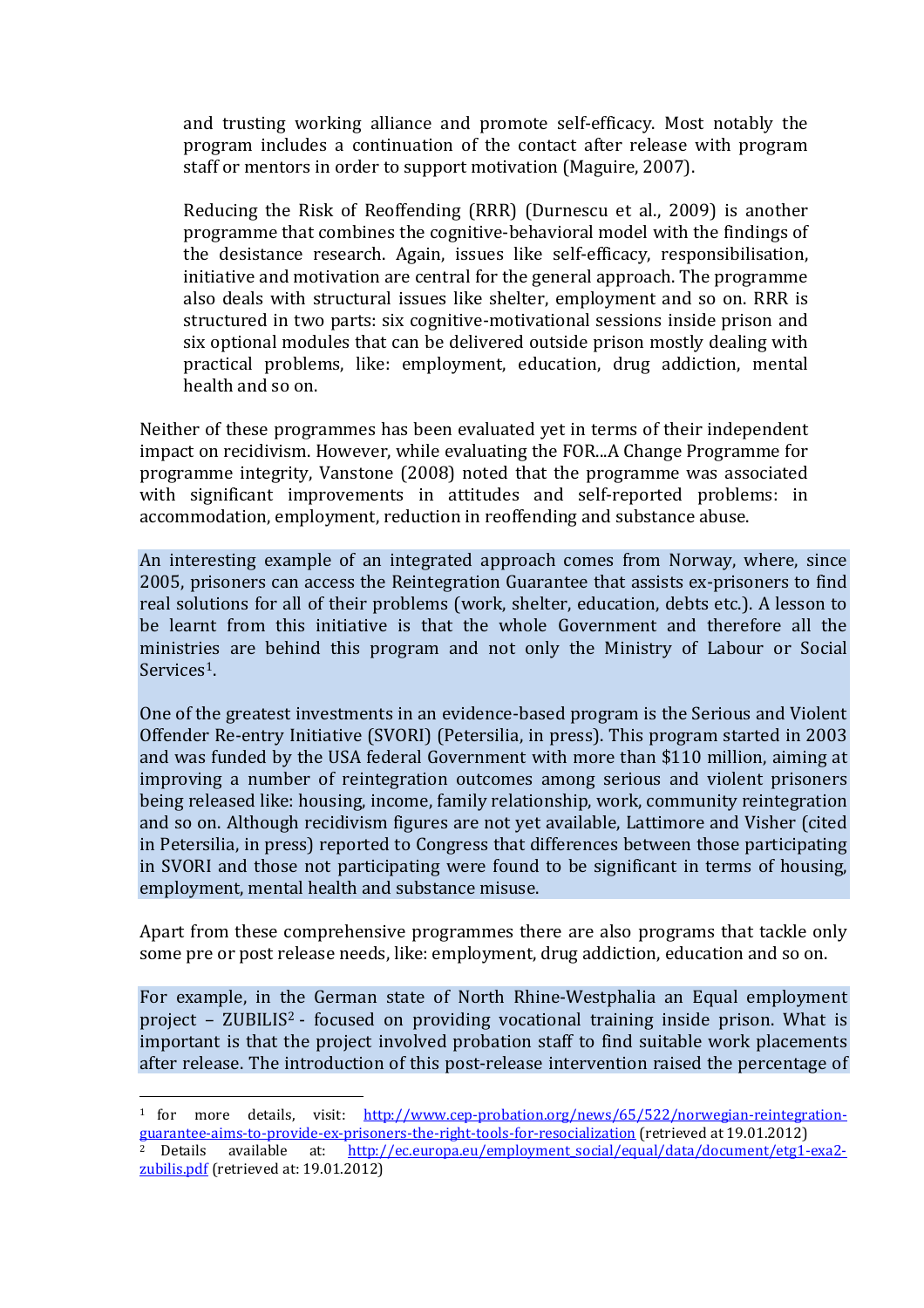those finding employment from 48% to 75% (The Quaker Council for European Affaires, 2011).

In their systematic review, Seiter and Kadela (2003) identified two pre-release programmes that met the evaluation criteria. One was PreStart program in Illinois that was evaluated using a quasi-experimental design by Castellano et al. (1994). The program included two stages: pre-release education and post-release assistance. The conclusion of the study was that the rearrest rate of those who participated in the program was 40% compared with 48% of the comparison group. The return to prison rate showed an even greater difference between the two group: 12% of the control group and 32% for the comparison group.

Another study identified by Seiter and Kadela (2003) was the study by LeClair and Guarino-Ghezzi (1991) that demonstrated a significant difference between the offenders who participated into the program and those who did not in terms of recidivism within 12 months – 11,8% of the control group and 29% of the comparison group.

Seiter and Kadela (2003) also identified four halfway house programmes that were evaluated. The conclusion was that these facilities help the transition and reduce recidivism after release. Seiter (1975) evaluated the Ohio halfway houses and found that the treatment group did better than the control group in terms of life adjustments, although this finding was not statistically significant. Furthermore, the treatment group committed fewer and less serious offences than the comparison group. Dowell, Klein and Krichmar (1985) evaluated the California halfway house and concluded that the average number of crimes committed by the treatment group was half that of the control group. In addition, the seriousness of the crimes committed by the treatment group was much less than those committed by the control group.

In some countries the continuum-of-care model is also sustained by the law that means that officially different institutions are required to cooperate with prison or probation services in order to support ex-prisoners after release.

In the Netherlands, municipalities have cooperation agreements with the Agency of Correctional Institutions to ensure access to services for ex-prisoners who either signed up voluntarily with probation offices or were obliged by the court to undertake supervision after release.

Since 2006, in Finland a new sentence has been introduced – conditional probationary freedom – that places the prisoner at the end of the sentence outside the prison walls but with strict supervision from the probation service. This new option has already showed the benefits of involving probation services as an intermediate organization that link the offender with community resources (The Quakers Council for European Affaires, 2011).

To conclude what is known about pre-release programmes the following aspects should be stressed:

- a pre-release programme should start as soon as possible but not later than three months prior to release;
- even more than the usual prison programmes, pre-release programmes should focus on the transitional arrangements towards the open community;
- halfway houses, collective houses and other transition infrastructures seem to support successful return of prisoners into society;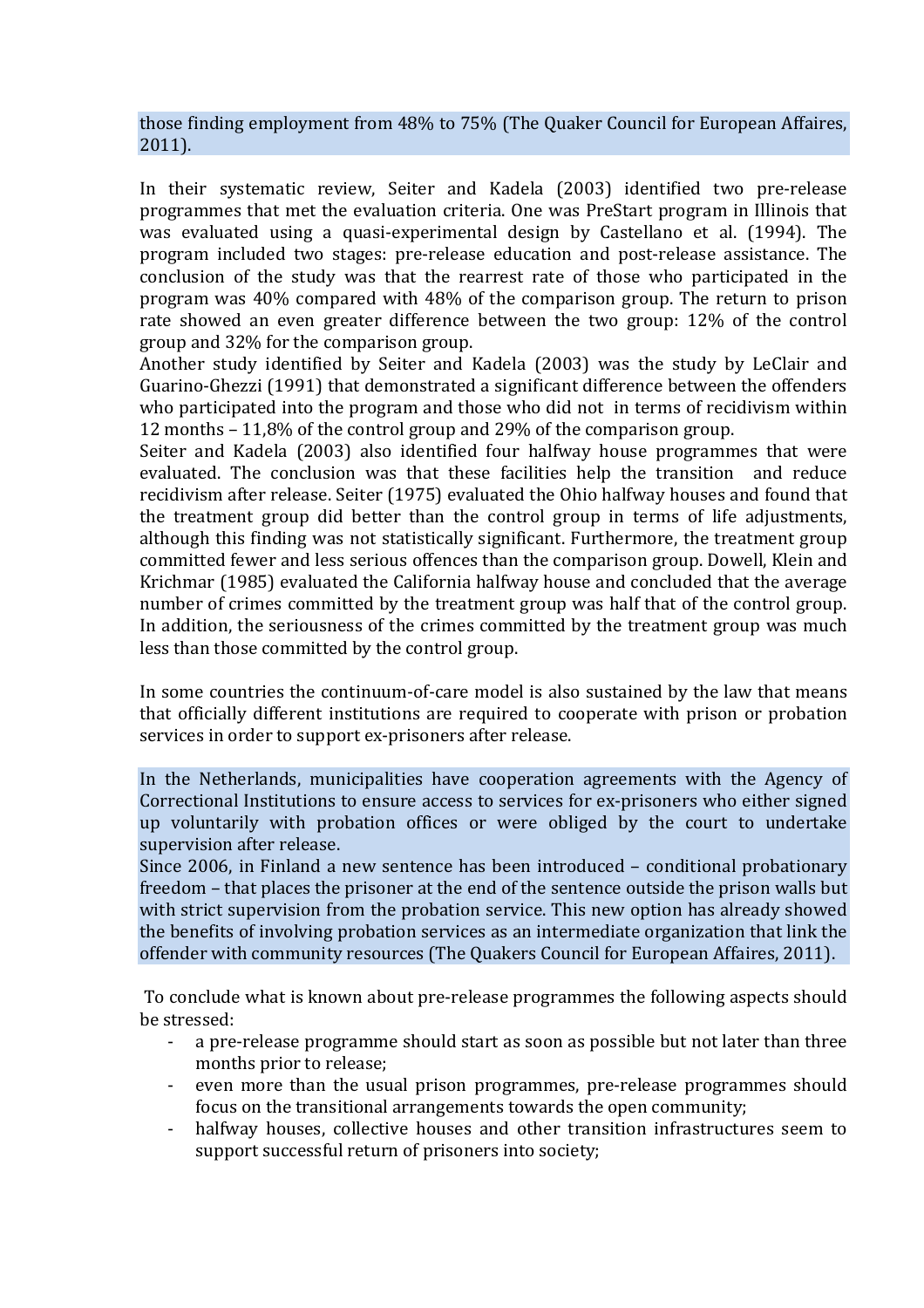- the programme's style should be conceptualized in such a way to enhance prisoner's agency, initiative and motivation;
- programmes should encourage continuity between in-prison and post-release activities;
- the link between prisoner and the outside resources (probation service, mentors, social services, drug rehabilitation centers etc.) should start while in prison;
- principles of case management should be employed to coordinate input from other sources and ensure consistency and continuity;
- focus on the employment need seems to be one of the most promising practices;
- legislation and institutional arrangements should facilitate the progressive transition of prisoners from custody to freedom.
- more research should be done using robust and rigorous methodologies to capture the correlation between the pre-release programs and re-offending and other positive outcomes for different groups of prisoners: foreigners, minorities, women etc.
- more research should be done to evaluate the impact of the comprehensive prerelease programmes.

# **Post-release Stage**

'Staying out of prison is a lot harder than getting out' (Petersilia, in press)

As it was illustrated above, most of the resettlement programmes start while the prisoner is still in prison. Therefore at the post-release stage one of the most important challenges is to ensure the participants' engagement and continuation of contact.

As few classical studies showed (National Council of Social Service, 1961; Morris, 1965) that at the point of release short –term prisoners experience loss of integrity, serious material loses, problems with employment and family support, wife and children distress and psychological difficulties. Furthermore, their families tend to live in considerably poor conditions and to have multiple problems. The most common difficulties of short-term prisoners are employment, marital and psychological ones. Studies of long-term prisoners have concluded that the problems for this category of prisoners are the same as for the short-term prisoners, but to a different degree. Bank and Fairhead (1976) for instance observed that 38% of the short-term prisoners had experienced problems with accommodation compared with 14,5% of the medium and long-term prisoners.

The problems of women released from prison are mostly similar to those of men but amplified by particular problems related to childcare, family issues and discrimination on the labour market (Hamlyn and Lewis, 2000). More recent studies have stressed that women are more likely than men to meet with obstacles because of unmet mental health needs or the difficulties of rejoining the family or the children (Hamlyn and Lewis, 2000). Because of their limited access to resettlement services in prison and discrimination, the problems of minorities seem to be more acute. From the evaluation of the Pathfinders it appears that involving a member of the minority among the resettlement staff increases the continuity of services (Vanstone, 2008).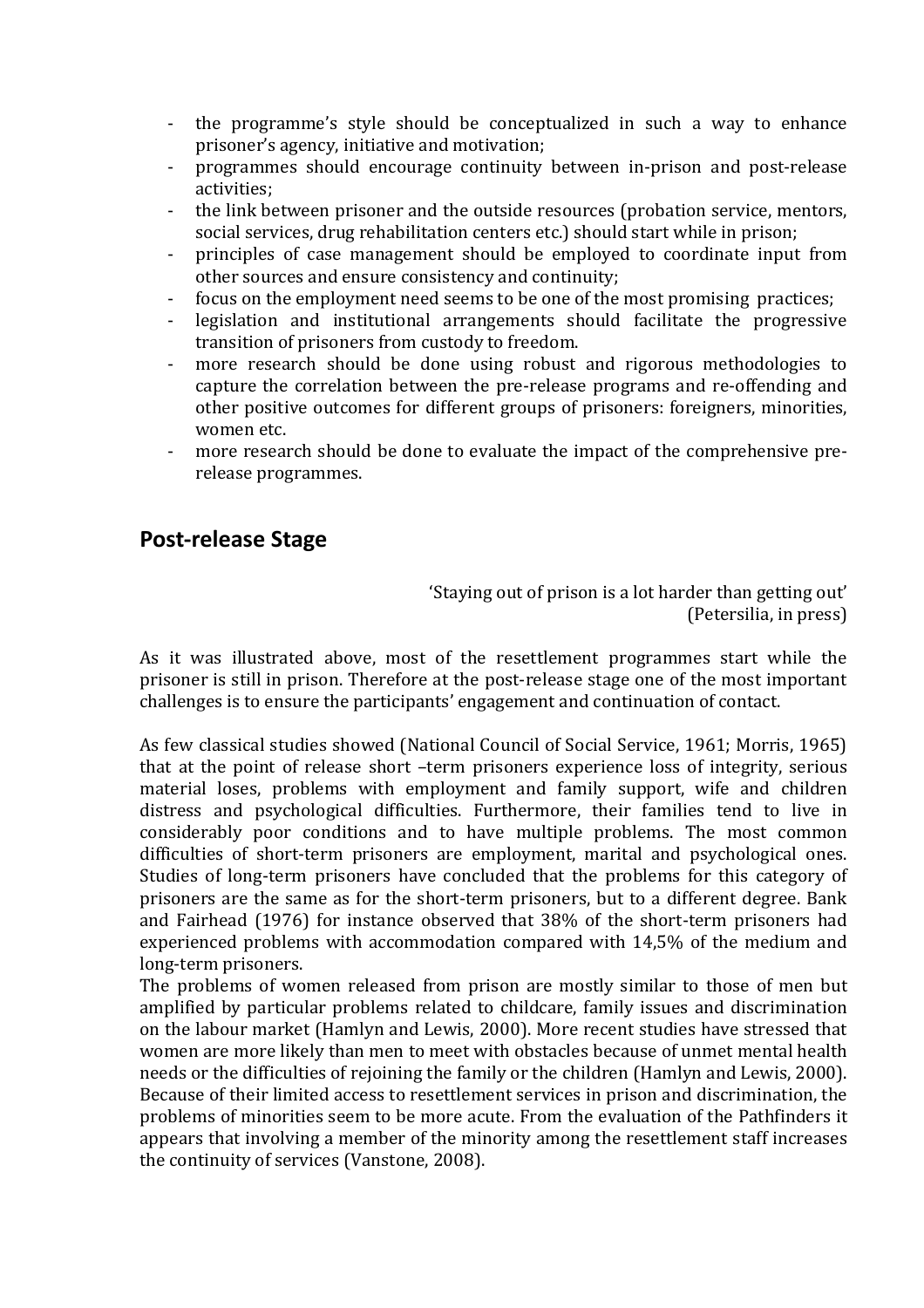Due to the pains of imprisonment (Sykes, 1968), the reintegration barriers and other reasons that belong to the individual, family or community context, most released people reoffend and return to prison. Since the Glaser study (1969) in the USA, there is even a so-called rule of 'two-thirds re-arrest rate'. Based on the official records different reconviction studies confirm this reality. Langan and Levin (2002), for instance, found that 67% of the prisoners release in 1994 from 15 states of USA were re-arrested within three years and 52% were returned to prison for a new offence or technical violation.

Methodologies for evaluating re-arrest, re-conviction, return to prison rates and so on differ from one study to another but what seems to be settled is that the probability of re-arrest decreases as time goes by. Rosenfeld, Wallman and Fornango (2005) demonstrated convincingly that the likelihood of re-arrest declines with months out of prison. The probability of re-arrest during the first month out of prison is double that during the fifteenth month.

This probability depends also on the type of crime: the probability of re-arrest early after release is higher for property or drug offences than for violent offences.

Another study cited by Petersilia (in press) shows that the first months after release are difficult not only in terms of crime prevention but also in terms of death rates. Binswanger et al. (2007 cited by Petersilia, in press) found that the death rates for new prison releases in the first days and weeks is a lot higher than the same rate in the corresponding general population. It seems that this high rate is connected to high homicide rates and drug overdoses.

As noted in the previous section, employment, accommodation and financial needs seem to be the most important needs for released prisoners - not only in terms of survival but also in terms of preventing recidivism.

### *Employment*

Employment seems to be very important for ex-offenders not only in terms of reoffending, but also because employment helps them be productive, look after their families, raise their self esteem and increase social networks.

In his meta-analysis of almost 400 studies, Lipsey (1995) concluded that the single most important factor that reduces re-offending is employment. This seems to be consistent with the Sampson and Laub (1993) theory of informal social control that argues that developing strong social bonds with a spouse and employment commitment and stability can lead to conformity.

While employment projects proved to have an important impact on life adjustment after release, research is not so clear as to whether employment projects have a statistically significant impact on recidivism.

In their Campbell systematic review on community employment programs, Visher et al. (2006) found only eight studies that fit into the evaluation criteria. The Baltimore Living Insurance for Ex-Prisoners (LIFE) has been evaluated by Mallar and Thornton (1978) who concluded that job placement and counseling intervention had no impact on arrest in the first year, but those receiving weekly cash payment of 60\$ had fewer arrests in the first year than the control group. The follow-up for this project was Transitional Aid Research Project (TARP) that took place in Texas and Georgia in 1976 and involved for the experimental group either unemployment insurance benefit or job placement. The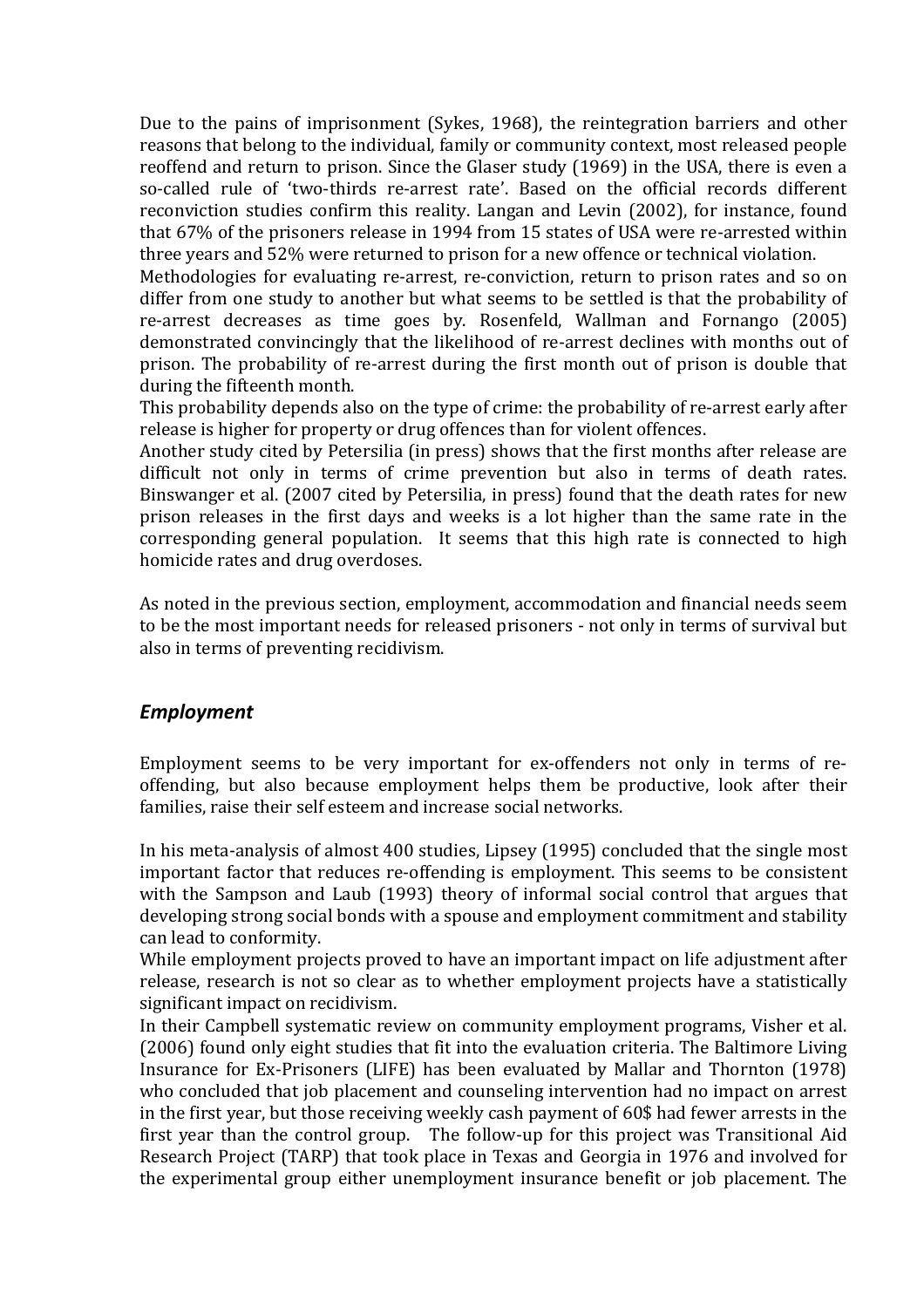project was evaluated by Rossi, Berk and Lenihan (1980) and Berk, Lenihan and Rossi (1980) and the conclusion was that unemployment had an effect on increased arrests but there was no statistical difference between the experimental and the control group. However, the ex-prisoners who gained a job had fewer arrests.

Uggen (2000) evaluated another initiative – The National Supported Work Demonstration – and concluded that the employment programme was effective in reducing re-arrests among ex-offenders over the age of 26. This conclusion brings into light other studies that stress the importance of treatment readiness (Serrin, Kennedy and Mailloux, 2005) or maturation reform (Maruna, 2001).

Some more encouraging results were found in North Rhine-Westphalia (Germany) where a programme called ZUBILIS<sup>[3](#page-15-0)</sup> was implemented to provide: vocational training for prisoners, job placement after release and other aftercare services. The four-year follow-up found that 80% of those who remained unemployed post-release were rearrested. By contrast, of those who found a job in the field for which they had been trained only 33% were re-arrested. The re-arrest rate was also high (90%) among those who discontinued the course or failed the final examination.

Another positive project could be The Routes out of Prison Project (RooP) that is implemented in Scotland with the aim of offering peer support for short term prisoners. Apart from the employment objectives, the project also addresses mental health, family relations and so on. Central to RooP model is the Life Coach who recruits and selects suitable prisoners six weeks prior to their release and also the principle of 'through the gate' – interventions start inside prisons and continue after release based on the same principles and routines. Together with the Life Coach the prisoner prepares an Action plan that identifies the objectives and the possible barriers in the resettlement process. Once the obstacles are effectively addressed, the ex-prisoner is considered job-ready and is passed to another team of the project that deals with employment. Innovative points in this project are the fact that most of the Life Coaches have an offending history and also the fact that ex-prisoners are to be moved into employment only after they are considered ready: they have a stable home, a stable situation, relevant skills, all their substance misuse problems dealt with and so on.

The project was evaluated in 2011 by the Criminal Justice Social Work Development Centre for Scotland and the conclusion was that 40 % of those who engaged at least once in the community after release returned to custody compared to 44% of those who did not engage at all. The evaluation also showed that 19% of the prisoners involved in the project achieved a 'hard' outcome (job, training or education) after release, with 5% of RooP clients securing a job[4](#page-15-1).

Another initiative is taking place in Denmark where High:Five<sup>[5](#page-15-2)</sup> – an NGO – is working to create a network of potential employers and match the ex-prisoner's profile with the demands from the employers. In order to assist an ex-prisoner to gain employment High:Five has a special methodology of working both with offenders and with the

<span id="page-15-0"></span> <sup>3</sup> details at: [http://ec.europa.eu/employment\\_social/equal/data/document/etg1-exa2-zubilis.pdf](http://ec.europa.eu/employment_social/equal/data/document/etg1-exa2-zubilis.pdf) (retrieved at 23.01.2012).

<span id="page-15-1"></span><sup>4</sup> The information below was extracted from a recently issued report: *Evaluation of Routes out of Prison*. (personal communication with prof. Bill Whyte).

<span id="page-15-2"></span><sup>&</sup>lt;sup>5</sup> High:Five project available at:<http://highfive.net/en/side/businesses> (retrieved on the 23rd of January 2012)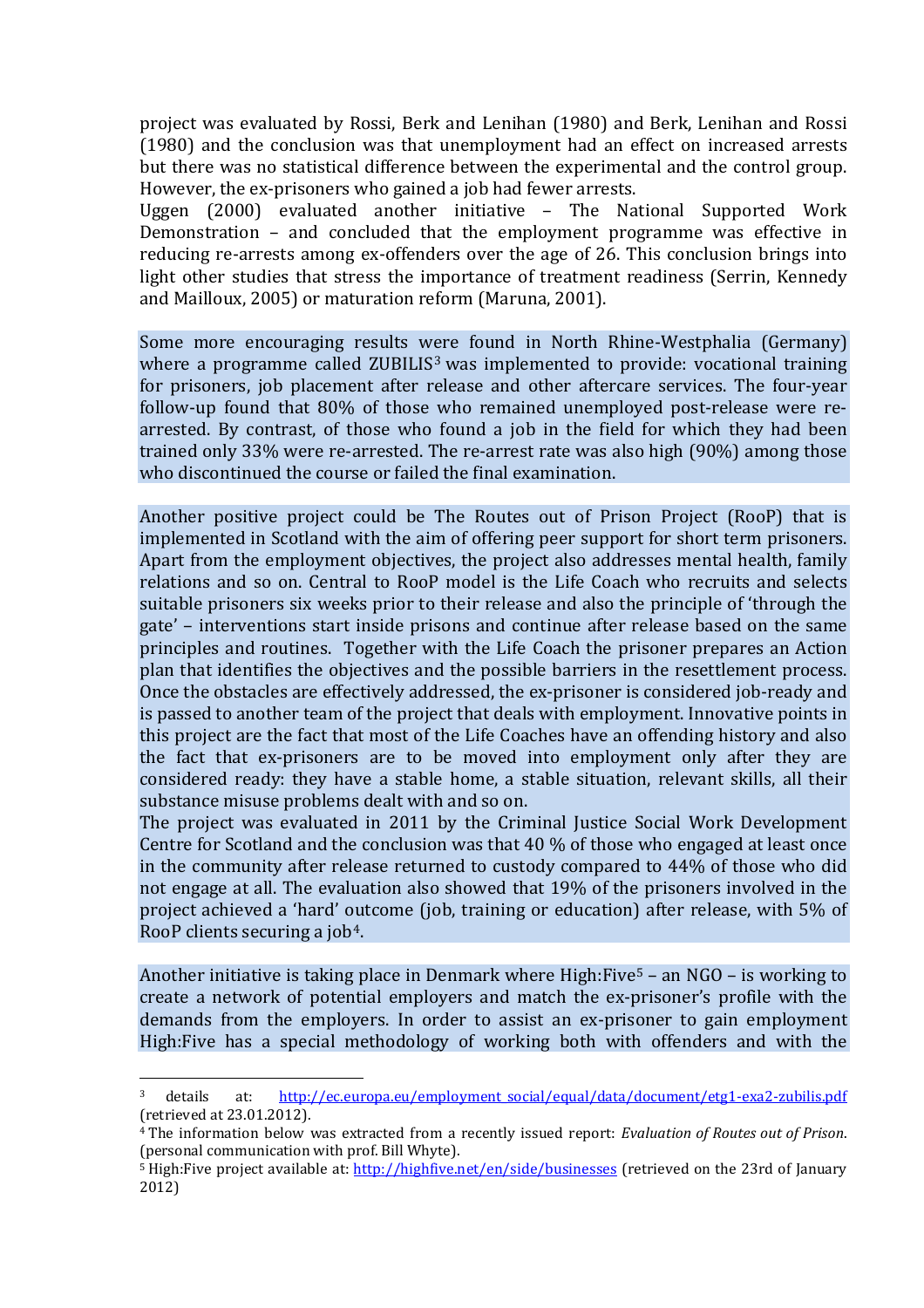employers. For instance, in order for an ex-prisoner to be considered for the project, he or she needs to be motivated, to be drug and alcohol free and show convincing evidence that their criminal life is history. One self evaluation report show that 700 matches were concluded between 2006 and 2011, out of which 70% continue with job or education and only 5-6 % returned to crime.

Apart from these initiatives, there are a lot of others that run in almost every jurisdiction in the world. The reason they are not mentioned in this report is that they have not been evaluated independently and have not used in the evaluation a random trial design. Most of them rely solely on a sort of administrative follow-up or on good instincts. However even the quasi-evaluated or un-evaluated projects mention the lack of cooperation between stakeholders as one of the main problems of these initiatives (Gillis and Andrews, 2005).

### *Stigma*

As most of the prisoners complain of, the execution of a prison sentence attracts a stigma from the public that lasts a long time after the sentence has been completed . Wester (2002) for instance showed that employers are less likely to employ ex-offenders when compared with candidates with similar skills but with no criminal history. Petersilia (2005) also found that 65% of the employers would not knowingly employ ex-offenders regardless of their offence. State legislation increasingly denies the right to certain jobs for ex-offenders after they return home. In USA for instance it is prohibited to employ an ex-offender in fields like childcare, education, health, nursing, security and so on. As Petersilia (in press) stresses, the number of barred occupations for ex-offenders has increased dramatically since the 80's.

While all these conclusions may look pessimistic there are also other studies that report a brighter reality. The Chartered Institute of Personnel and Development (CIPD) (2007) published a survey report that illustrated that in UK 53% of the employers had the experience of employing ex-offenders, with the voluntary sector having the greatest involvement (75%). Only one of seven organisations ask job applicants if they have a criminal record. Only 23 employers from the total sample of 474 respondents reported a negative experience when employing ex-offenders. About half of them (52%) reported that sex offenders are the greatest cause for concern. Most of the employer's worries were about the ex-offenders having soft skills of honesty (92%), reliability (89%) and technical skills. Three-quarters of the employers stated that they would employ exoffenders if they have the relevant skills that fit with the needs of the organisation.

While the controversies over the right to know for the public and the right for private life for the ex-prisoner is not settled yet, there are a few legal or administrative tools that can be employed to fight against stigmatization.

One 'soft solution' could involve assisting ex-prisoners to explain to the potential employer their criminal history. Resettlement programs in England and Wales include a so called disclosure session - where prisoners are trained on how to respond to the question: do you have a criminal record?

Another approach could be considered a 'hard solution' where the state protects the exoffender and limits access to private information for employers.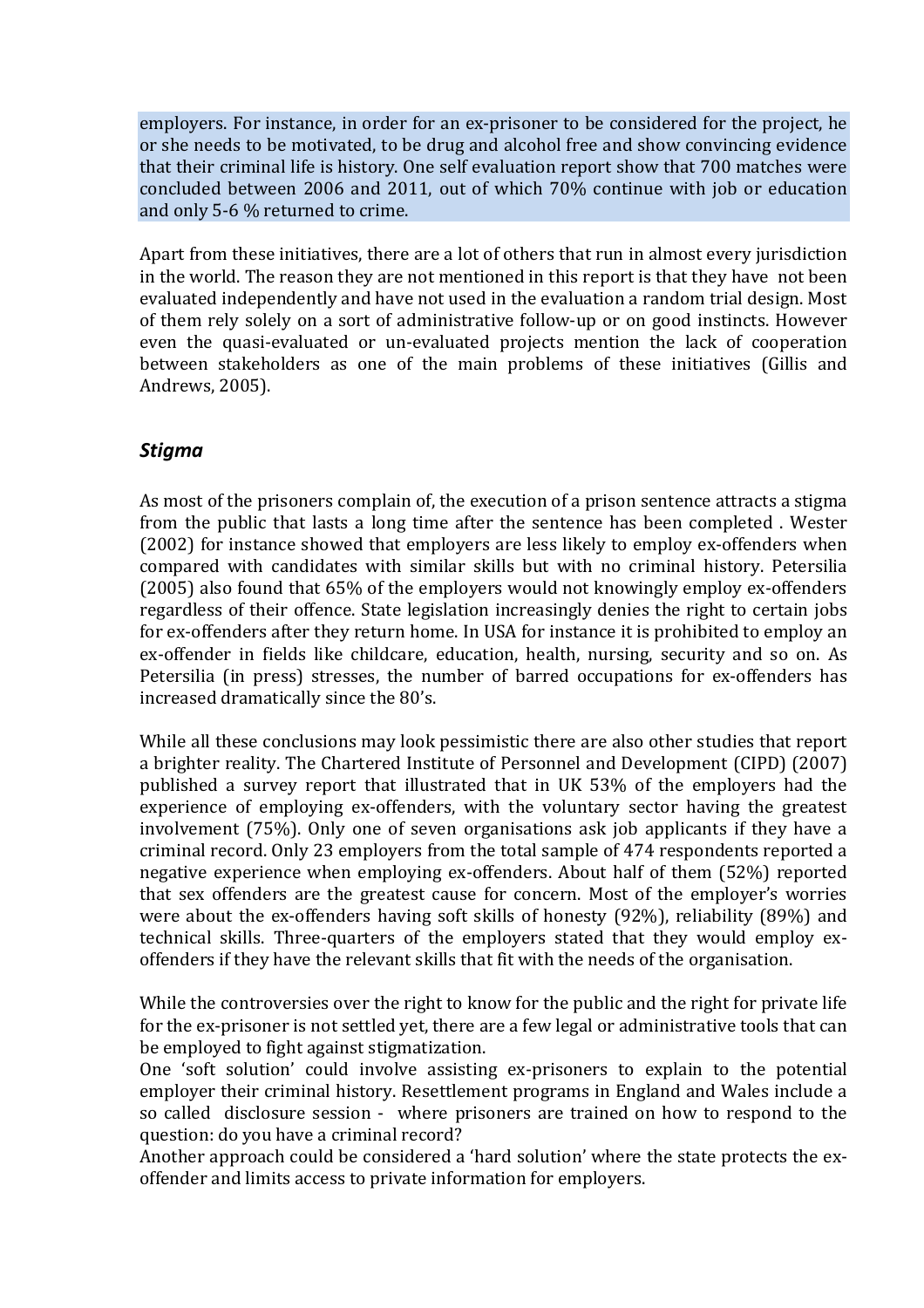For instance, in France there are three types of criminal record, called bulletins (Herzog-Evans, 2010). Bulletin 1 contains all the convictions based on the Penal Code. Bulletin 2 contains all the convictions except suspended sentences, juvenile records, contraventions (less serious convictions). Bulletin 3 includes only custodial sentences for more than two years except where the court has barred certain professional activities. Only the courts can access bulletin 1. Bulletin 2 can be accessed only by the administration and public services. In general, a private employer could ask the applicant to provide a copy of the Bulletin 3. The exception to this rule is when the job involves a high degree of trust (e.g. bank, child protection etc.) or when specific positions require that candidates should have a clean record.

This system may not be perfect but could create a context in which the ex-offenders could have a fresh start based on a new identity.

It may be true that ex-offenders meet with a lot of resistance on the labour market and they may not always have equal opportunities but probably it could be useful to evaluate to what extent this fear of discrimination is not also exacerbated by the prison subculture.

### *Financial aid*

Financial support is known as another area of intervention that aims at the post-release ex-prisoner's survival. Research in this field is not very well developed yet and the existing results are not congruent.

One of the first studies in this direction is Mallar and Thonton (1978) that examined the impact of the transitional aid program on reducing theft crime. The conclusion was that the ex-offender group that received financial aid had significantly fewer arrests for theft crime than did the control group. If that is true for all crimes it is not known. Berk, Lenihan and Rossi (1980) examined the effect of unemployment benefit on the re-arrest for property and non property crime in two states - Texas and Georgia. The authors found that unemployment benefit had a direct and negative impact on re-arrest which means that ex-prisoners on unemployment benefit are more likely to re-offend.

From the few studies on this matter it can be concluded that financial aid alone would not encourage ex-prisoners to move towards a more productive and fulfilling life.

### *Family and community*

As diZerega (2010) clearly stated, families are a natural resource for the reentry process. Families are crucial to ex-prisoners for many reasons: they can provide understanding and emotional support, they can provide financial support, they offer housing and childcare for the incarcerated parent. Research showed that informal networks play a substantial role in finding employment. For example, more than 60 % of the ex-prisoners interviewed by La Vigne et al. (2004) indicated that they talked to their families, relatives and friends to find a job after release. The same research showed that 58% of the respondents indicated that family support was important in avoiding returning to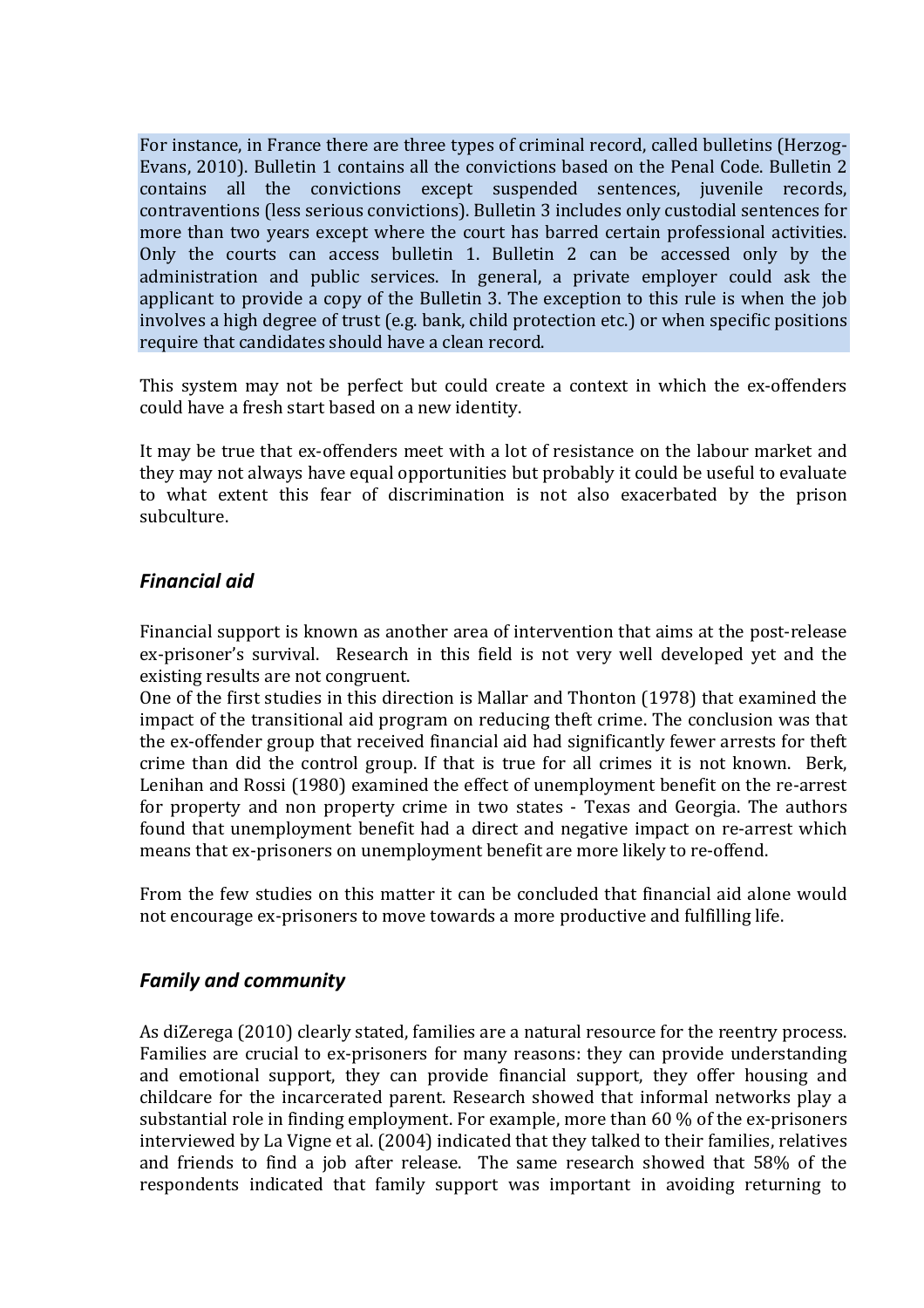prison. Families can also play an important role in the informal social control system. This characteristic is more relevant for former drug users or mentally disturbed exoffenders. In their case, any deterioration in their state of mind could be identified quickly by the family members and action could be taken.

Neighborhoods also seem to play an important role in the ex-prisoner's reintegration. Hipp et al. (2010) found that the presence of more social services providers within two miles led to a lower recidivism rate. This trend was more powerful for African and Latino parolees. They also found that parolees living in communities with concentrated disadvantages have a greater recidivism rate even after controlling for individual factors. These findings resonate with the conclusion of Haines (1990) that if a prisoner returns to a context where offending is acceptable or where there are few normative controls or too little rewards, there is a greater risk that he/she will reoffend.

The way and the degree in which the other interventions dealing with accommodation and identity papers impact on re-arrest have not been evaluated using random trial design and therefore it is difficult to assess to what extent they work in reducing reoffending. What can be observed though is that they are strongly connected and are likely to produce aggregated effects on this indicator. For instance, it is more likely that an ex-prisoner will find employment if he or she has a stable home. The same goes also for identity papers: it is impossible for an ex-prisoner to access any resettlement service without valid identity papers.

### **Conclusion**

Bearing in mind that evidence of concern for prisoner's return to freedom dates back into the 19th century (e.g. since 1843 in Denmark (Heine, 2008)) it is disappointing how little is known about what works and what does not.

The reasons for this limited 'hard knowledge' about effectiveness are numerous. First, it is only recently that prison and probation organizations have started to develop a culture of scientific curiosity. It is rather difficult to find reliable studies on effectiveness run by these organisations before the 80s.

Secondly, robust methodologies like random trial design have started to be used in social science only recently. Even after they began to be employed in measuring treatment impact they tended to oversimplify the social realities. For instance, most of these experimental designs focused almost exclusively on measuring differences between the control and experimental groups in terms of re-arrests or reconvictions. Let alone that these indicators are not always accurate, they fail to capture other changes that might be caused by the treatment and also represent progress for ex-offenders, their families or communities. Travis (2003) makes this point very clear when evaluating the impact of the drug court. One of his conclusions is that drug courts impact on offenders not only in terms of re-offending but also in terms of health. For instance, children of the drug courts participants are more likely to be born drug free and therefore not facing all the health or developmental difficulties.

The third potential explanation is that funding for resettlement programmes is very limited. For instance, the Congress and President Bush passed the Second Chance Act in 2008, which allocates \$200 million per year for prison reentry programmes (Nayer,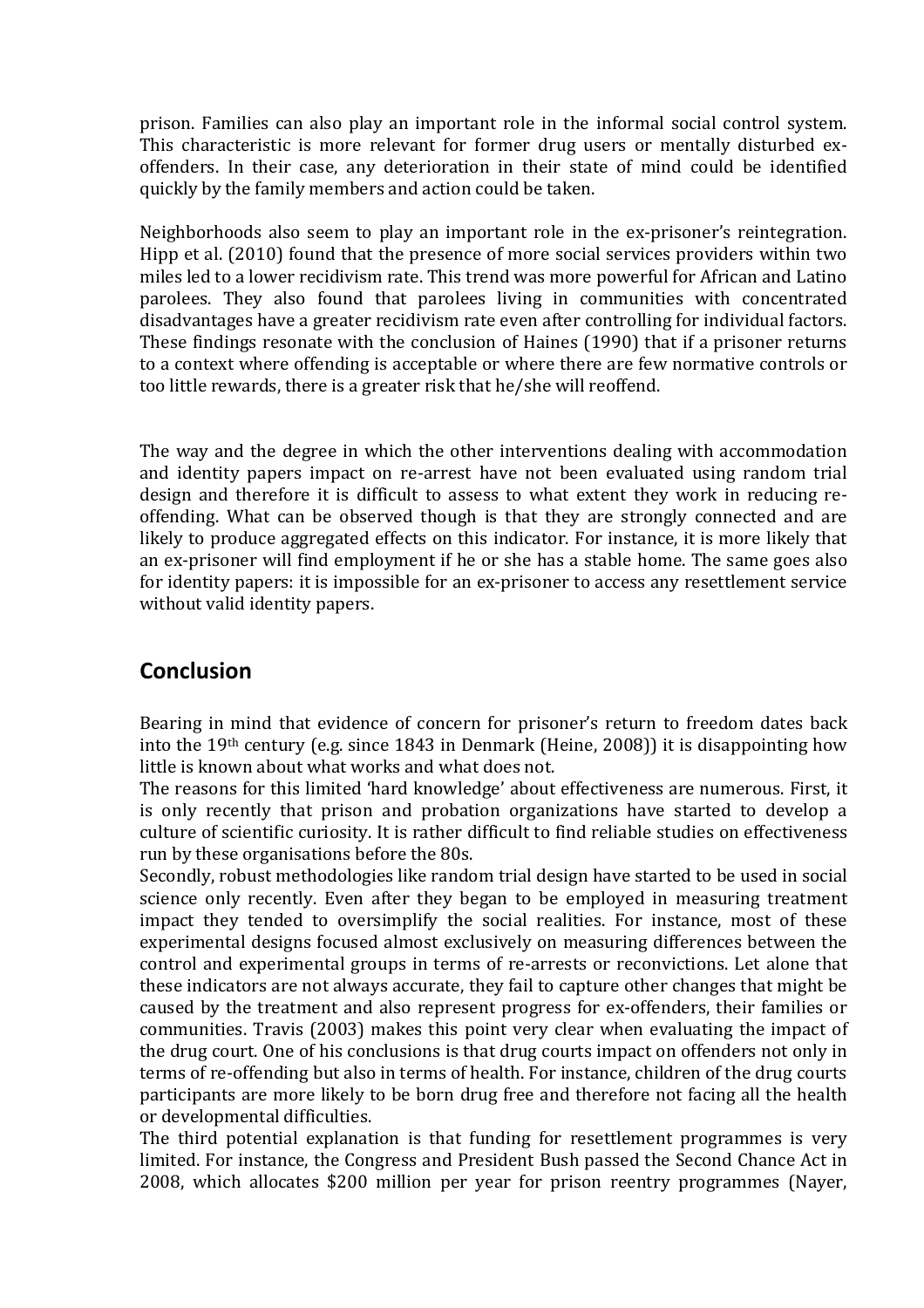2009). According to Wacquant (2010) this sum is less than one-quarter of one percent of the country's correctional budget. In concrete terms this means about \$20 monthly per new prisoner released which is enough to buy him or her a sandwich every week. This appalling level of funding for reentry programmes makes Wacquant (2010) state that 'prisoner reentry is not an industry but a bureaucratic charade' (615) meant to preserve the machinery of hyperincarceration. Since the level of funding for reentry programmes is so low, the budget for independent and sophisticated research is next to none.

Another reason for the paucity of reliable research is that almost all studies focus on one or two components of the resettlement process. Yet as it was noted above the resettlement is not a programme but a process that involve ex-prisoners as whole entities with multi–level problems and a myriad of obstacles. Therefore, to provide a full picture of the effectiveness of resettlement a more comprehensive approach should be taken to capture all the elements of the treatment, the process in which the treatment is delivered and the context in which all the players interact.

As noted in the previous sections, it seems that different ethnic groups or distinct age cohorts respond differently to treatment interventions. This hypothesis should be also taken into consideration when designing and evaluating programmes for women, juvenile or Roma people.

Having suggested what could be improved in the research field, one should not underestimate what it is known already in the resettlement field:

- Resettlement work should start as soon as possible after the final sentence has been made;
- A process should be designed to ensure continuation and consistency between inprison activities and post-release services;
- The message that prisoner needs to receive from staff is that he/she is responsible for his/her life and that change is possible;
- Motivation and agency are important ingredients for a successful reentry;<br>• Prison programmes should focus on developing human capital (e.g. ed
- Prison programmes should focus on developing human capital (e.g. education, problem solving skills, vocational training, drug rehabilitation etc.) with a special focus on the transition mechanisms;
- Pre-release and post-release programs should continue the work done in prison and focus more on supporting motivation and developing social capital and legitimate opportunities (e.g. family, social network, employment etc.);
- Between in-prison and post-prison work a buffering zone should be established to support the transition (e.g. halfway houses, drop-in centers, step down programmes etc.);
- Communities should be made aware of the risks posed by social exclusion and assisted to avoid concentrated disadvantages;
- Governments should be encouraged to take a more rehabilitative approach towards ex-prisoners rather than follow neo-liberal policies that enhance social exclusion and incarceration;
- The balance between the right to know and the right to private (or a new!) life should be settled in such a way to promote desistance and not unnecessary and unfair stigma.

Although some knowledge is available from sound research, the transfer of what works into real life situations is still limited. As was noted above most of the initiatives or practices are simply based on service delivery. 'If offenders have substance misuse problems then let us give them drug rehabilitation programmes'. This seems to the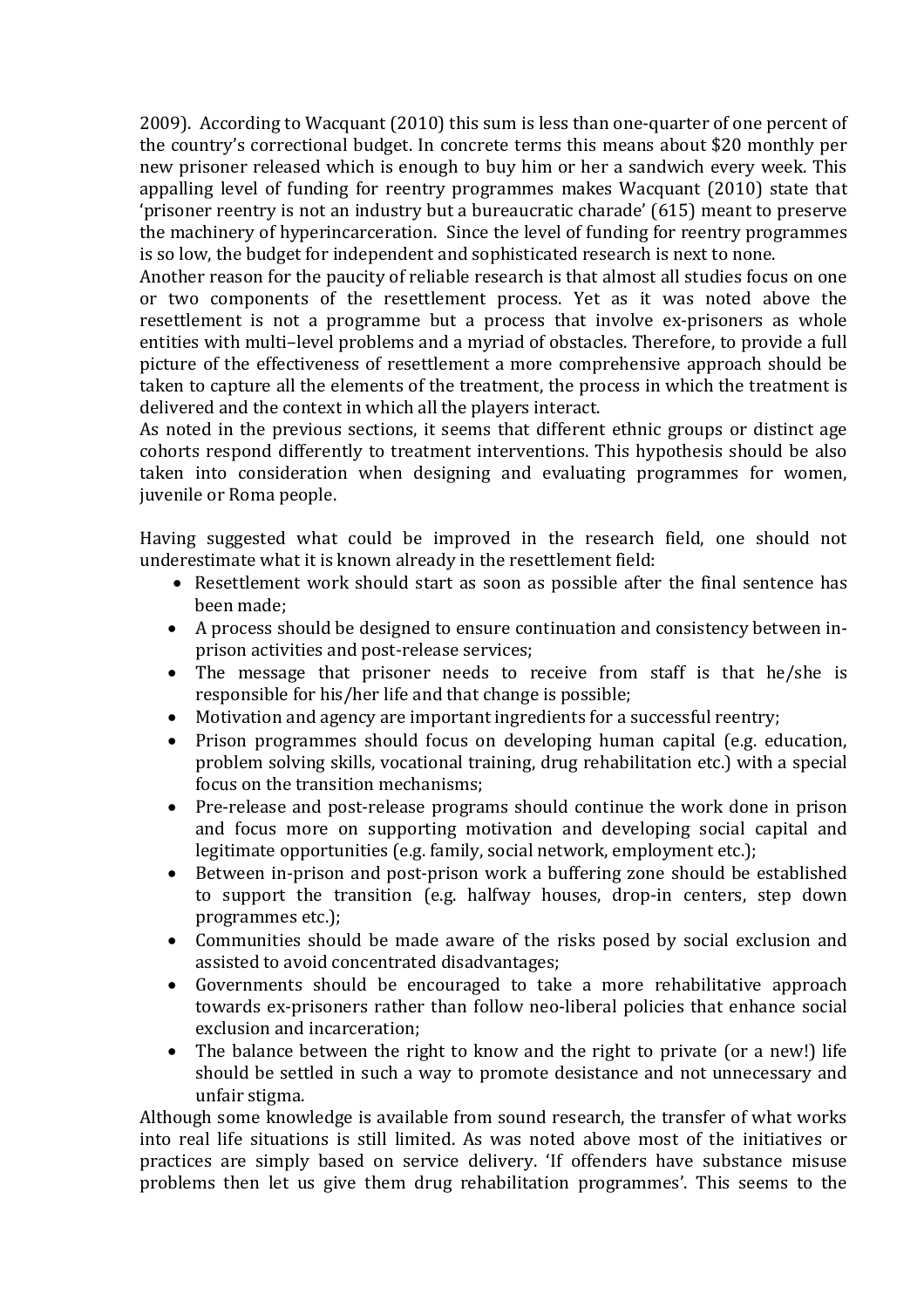message coming from the public administrators. This is a serious threat for human dignity. In researching human beings what is important is not only the nature of the interventions but also when they are available, where they can be accessed, what is the right dosage, what is the most appropriate delivery style, what are the associated narratives and so on. Employing a mechanical view on human beings as if they are machines severely oversimplifies the social and subjective context in which desistance occurs. Probably a more integrated theoretical and practical model of resettlement that would focus on all these aspects and further more will improve offender transition from prison to community.

As others have noted (Petersilia, 2004; Byrne at al., 2002; Parent, 2004) when designing and implementing a new resettlement programme the initiators are not always drawing primarily from the 'what works' literature. This is not to say that this literature is completely ignored but in practice there are only a few examples from research of programmes being implemented effectively exactly as prescribed. A useful solution could be to make research more available and more accessible for the policy makers and practitioners.

### **References:**

- Adams, K., Bennet, K. J., Flanagan, T. J., Marquart, J. W., Cuvelier, S. J., Fritsch, E., Gerber, J., Longmire, D. R., & Burton, V. S., Jr. (1994). 'Large-scale multidimensional test of the effect of prison education programs on offenders' behavior.' *The Prison Journal*, *74*(4), 433-449
- Andrews, D. A., Zinger, I., Hoge, R. D., Bonta, J., Gendreau, P., & Cullen, F. T. (1990). 'Does correctional treatment work? A clinically relevant and psychologically informed meta-analysis. '*Criminology*, *28*: 369-404.
- Andrews, D. and Bonta, J. (2006). *The Psychology of Criminal Conduct*. 4th ed. Cincinnati, Ohio: Anderson Publishing.
- Aos, S., Miller, M., & Drake, E. (2006). *Evidence-Based Adult Corrections Programs: What Works and What Does Not*. Olympia: Washington State Institute for Public Policy.
- Berk, R.A., Lenihan, K.J. and Rossi, P.H.(1980). 'Crime and poverty: Some experimental evidence from ex-offenders.' *American Sociological Review*, 45(3): 766-786.
- Borzycki, M. and Baldry, E. (2003). *Promoting Integration: The Provision of Prisoner Postrelease Services.* Australian Institute of Criminology. Trends and Issues, no. 262.
- Bourgon, G., Bonta, J, Rugge, T. and Gutierrez, L. (2010), 'Technology transfer: the importance of ongoing clinical supervision in translating 'what works' to everyday community supervision'. In In McNeill, F., Raynor, P. and Trotter, C. (eds) *Offender Supervision. New directions in theory, research and practice*. Abingdon: Willan
- Broome, K. M., Simpson, D. D., & Joe, G. W. (2002). The role of social support following short-term inpatient treatment. *The American Journal on Addictions, 11*, 57-65.
- Buchanan, R.A., Whitlow, K.L., & Austin, J. (1986). National evaluation of objective prison classification systems: The current state of the art. *Crime and Delinquency, 32*, 272- 290.
- Burnett, R. (2004) 'To Reoffend or Not to Reoffend? The Ambivalence of Convicted Property Offenders', in S. Maruna and R. Immarigeon (Eds.) *After Crime and Punishment: Pathways to Offender Reintegration:* 152–80. Cullompton: Willan.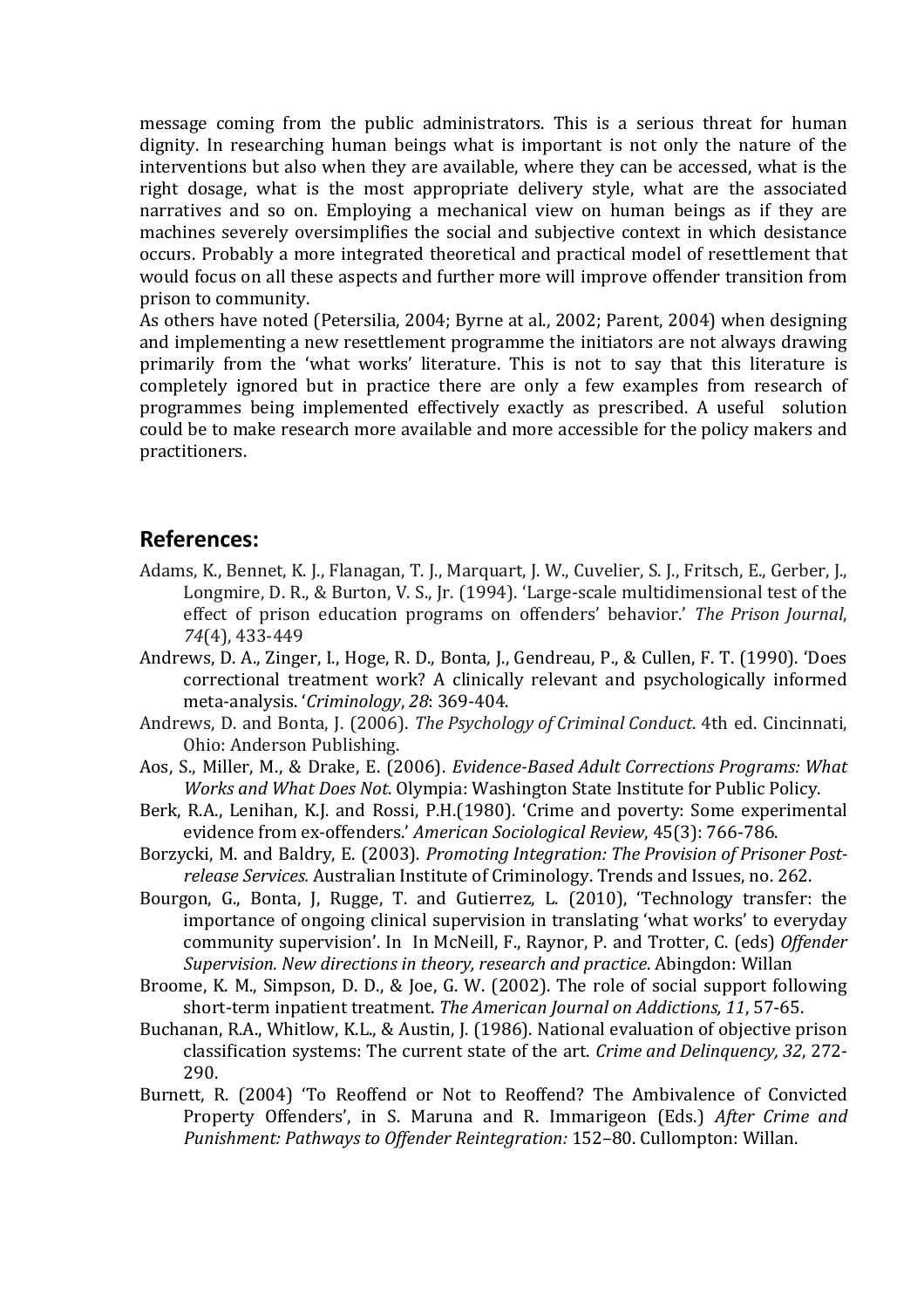- Byrne, J. M., F. Taxman, et al. (2002). *Emerging Roles and Responsibilities in the Reentry Partnership Initiative: New Ways of Doing Business.* College Park, MD: University of Maryland.
- Castellano, T. C., Cowles, E. L. McDermott, J. M. Cowles, E. B., Espie, N., Ringel, C., et al. (1994). *Implementation and impact of Illinois' Prestart Program: A final report*. Carbondale: Southern Illinois University, Center for the Study of Crime, Delinquency, and Corrections.
- Clancy, A., K. Hudson, M. Maguire, R. Peake, P. Raynor, M. Vanstone and J. Kynch (2006) Getting Out and Staying Out: Results of the Prisoner Resettlement Pathfinders. Bristol: Policy Press.
- Cleland, C. M., Pearson, F., & Lipton, D. S. (1996). *A meta-analytic approach to the link between needs-targeted treatment and reductions in criminal offending*. Paper presented at the American Society of Criminology annual meeting. Chicago.
- Debidin, M. (2009). *A compendium of research and analysis on the Offender Assessment System (OESys) 2006-2009.* Ministry of Justice Research Series 16/09 (available at: [http://www.justice.gov.uk/publications/docs/research-analysis-offender](http://www.justice.gov.uk/publications/docs/research-analysis-offender-assessment-system.pdf)[assessment-system.pdf](http://www.justice.gov.uk/publications/docs/research-analysis-offender-assessment-system.pdf) - retrieved at 12.01.2012).

DiZerega, (2010). *Engaging Offenders' Families in Reentry*. Vera Institute of Justice.

- Dowden, C., & Andrews, D. A. (1999a). What works for female offenders: A meta-analytic review. *Crime and Delinquency*, *45*: 438-452.
- Dowden, C. and Andrews, D. (2004), 'The Importance of Staff Practice in Delivering Effective Correctional Treatment: A Meta-Analytic Review of Core Correctional Practice', *International Journal of Offender Therapy and Comparative Criminology,* 48(2): 203-214.
- Dowell, D. A., Klein, C., & Krichmar, C. (1985). Evaluation of a halfway house. *Journal of Criminal Justice*, *13*: 217-226.
- Durnescu, I., Lewis, S., McNeill, F., Raynor, P. and Vantone, M. (2009). *Reducerea riscului de recidivă după închisoare* Bucuresti: Lumina Lex.
- Farrall, S. (2002). Rethinking What Works with Offenders. Cullompton: Willan.
- Farrall, S. (2004). 'Social Capital and Offender Re-integration: Making Probation Desistance Focused', in S. Maruna and R. Immarigeon (Eds.) After Crime and Punishment: Pathways to Offender Reintegration: 57–84. Cullompton: Willan.
- French, S. & Gendreau, P. (2003) *Safe and Humane Corrections Through Effective Treatment.* Correctional Service of Canada, Research Report R-R-139.
- Fretz, R. (2005). 'Step-down' programs: the missing link in successful inmate reentry. *Corrections Today*, 67(2): 102-108
- Gendreau, P. and R. Ross (1979). "Effective Correctional Treatment: Bibliotherapy for Cynics." *Crime & Delinquency* 25: 463-489.
- Gillis, C. A. and Andrews, D. A. (2005): Variables prédictives de l'emploi chez les délinquants sous responsabilité fédérale mis en liberté sous condition. Ottawa: Services correctionnels Canada. (retrieved from
- [http://www.csc-scc.gc.ca/text/rsrch/reports/r159/r159\\_f.shtml](http://www.csc-scc.gc.ca/text/rsrch/reports/r159/r159_f.shtml) at 21.01.2012)
- Haines, K. (1990). *After-Care Services for Released Prisoners: A Review of the Literature.* Cambridge: Institute of Criminology.
- Hannah-Moffat, K. (2004). Gendering risk: At what cost? Negotiations of gender and risk in Canadian women's prisons. Feminism and Psychology, 14, 243-249.
- Heidemann, G., Soydan, H. and Xie, B. (2008). *Reentry Programs for Fermaly Incarcerated Women.* Campwell colaboration

Dowden si Bonta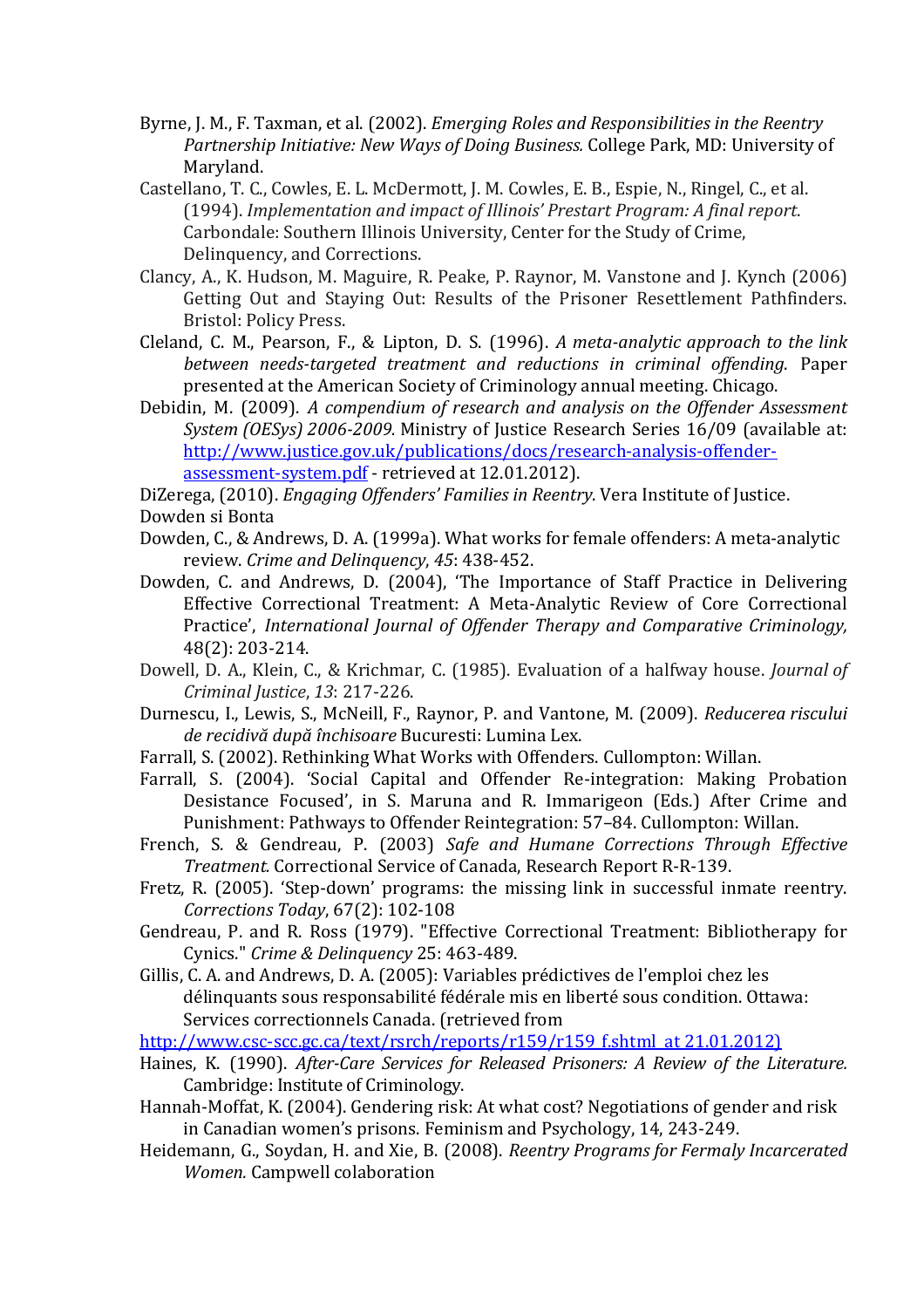- Her Majesty's Inspectorates of Prison and Probation (2001). *Through the Prison Gate: a joint thematic review*. London: Home Office.
- Herzog-Evans, M. (2010). 'Judicial rehabilitation in France: Helping with the desisting process and acknowledging achieved desistance' *European Journal of Probation.*  3(1): 4-19.
- Hipp, J., Petersilia, J. and Turner, S. (2010). 'Parolee Recidivism in California: The Effect of Neighborhood Context and Social Service Agency Characteristics.' *Criminology,*  48(4): 947-979.
- Hiller, M. L., Knight, K., & Simpson, D. D. (1999). 'Prison-based substance abuse treatment, residential aftercare and recidivism.' *Addiction*, *94*(6): 833-842.
- Knight, K., & Hiller, M. (1997). Community-based substance abuse treatment: A 1-Year out-come evaluation of the Dallas County Judicial Treatment Center. *Federal Probation*, *61*(2):61-68.
- Knight, K., Simpson, D. D., Chatham, L. R., & Camacho, L. M. (1997). An assessment of prison-based drug treatment: Texas' in-prison therapeutic community program. *Journal of Offender Rehabilitation*, *24*(3/4): 75-100.
- Langan, P. and Levin, D. (2002). *Recidivism of Prisoners Released in 1994.* Washington, DC: Bureau of Justice Statistics.
- La Vigne, Nancy G., Amy Solomon, Karen Beckman, and Kelly Dedel. 2006. Prisoner Reentry and Community Policing: Strategies for Enhancing Public Safety. Washington, D.C.: Urban Institute.
- LeClair, D. P., and Guarino-Ghezzi, S. (1991). 'Does incapacitation guarantee public safety? Lessons from Massachusetts furlough and pre-release programs.' *Justice Quarterly*, *8*(1): 1-40.
- Lewis, S., Maguire, M., Raynor, P., Vanstone, M and Vennard, J. (2007) 'What works in resettlement? Findings from seven Pathfinders for short-term prisoners in England and Wales' in *Criminology and Criminal Justice.*
- Lewis, S., J. Vennard, M. Maguire, P. Raynor, M. Vanstone, S. Raybould and A. Rix (2003) The Resettlement of Short-Term Prisoners: And Evaluation of Seven Pathfinders. RDS Occasional Paper No. 83. London: Home Office.
- Liebling, A; assisted by Arnold, H (2004) *Prisons and their Moral Performance: A Study of Values, Quality and Prison Life* Oxford: Clarendon Press.
- Lipsey, Mark W. 1995. What Do We Learn from 400 Research Studies on the Effectiveness of Treatment with Juvenile Delinquency?". In *What Works: Reducing Reoffending*, edited by J. McQuire. West Sussex, U.K.: John Wiley.
- Losel, F. (1995). 'The efficacy of correctional treatment: Are view and synthesis of metaevaluations'. In J. McGuire (Ed.), *What works: Reducing reoffending: Guidelines from research and practice* (79-111). Chichester: Wiley.
- López-Viets, V., Walker, D.D. & Miller, W.R. (2002) 'What is Motivation to Change? A Scientific Analysis', in M. McMurran (ed.) *Motivating Offenders to Change: A Guide to Enhancing Engagement in Therapy*. Chichester: Wiley.
- Luciani, F. (2001). Initiating safe reintegration: A decade of Custodial Rating Scale results*. Forum on Corrections Research, 13 (1)*, 8-10.
- Maguire, M. (2007). 'The resettlement of ex-prisoners' in Loraine Gelsthorpe and Rod Morgan (Eds). *Handdbook of Probation.* Collumpton: Willan.
- Mallar, C. D. and Thornton, C.V.D. (1978). 'Transitional aid for released prisoners: Evidence for the LIFE experiment.' *Journal of Human Resources*, 13(2): 208-236.
- Maruna, S. (2001), *Making Good*. Washington, D.C.: American Psychological Association.
- Maruna, S. and T. LeBel (2003) 'Welcome Home? Examining the "Re-entry Court"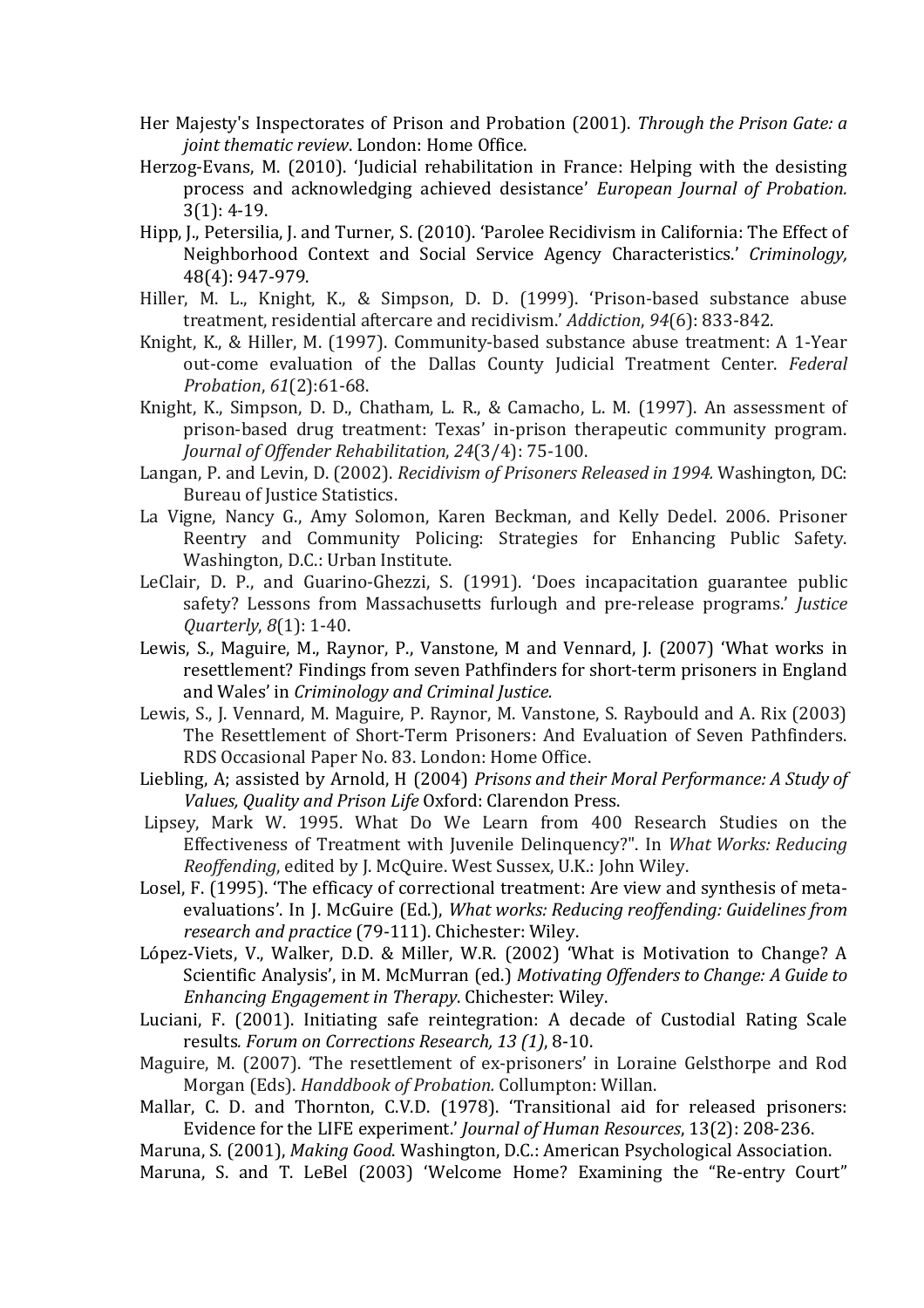Concept from a Strengths-Based Perspective', Western Criminology Review 4: 91– 107.

- Mead, J. (2007). 'Resettlement' in Rob Canton and David Hancock (Edit.). *Dictionary of Probation and Offender Management* Collumpton: Willan: 268-270
- McGuire, J. (2004). *Understanding psychology and crime: Perspectives on theory and action*. New York: Open University Press.
- McNeill, F. (2006), 'A desistance paradigm for offender management', *Criminology and Criminal Justice*, 6(1): 39–62.
- Miller, W.R. and S. Rollnick (1991) Motivational Interviewing. New York: Guilford Press.
- Mitchell, O., Wilson, D. B., and MacKenzie, D. L. (2007). 'Does incarceration-based drug treatment reduce recidivism? A meta- analytic synthesis of the research.' *Journal of Experimental Criminology*, 3(4): 353-375.
- Motiuk, L.L. (1991). *The Antecedents and Consequences of Prison Adjustment: A Systematic Assessment and Reassessment Approach.* Unpublished doctoral thesis. Ottawa: Carleton University.
- National Audit Office 2002, HM Prison Service: Reducing Prisoner Reoffending, HMSO, London.
- Nayer, G. (2009) 'Prisoner reentry programs and the New Public Management: Case studies in faith and non-faith based reentry programs' (Available at: [http://udini.proquest.com/view/prisoner-reentry-programs-and-the](http://udini.proquest.com/view/prisoner-reentry-programs-and-the-pqid:1987536991/)[pqid:1987536991/,](http://udini.proquest.com/view/prisoner-reentry-programs-and-the-pqid:1987536991/) retrieved at 30.01.2012)'
- Parent, D. G. (2004). *Transition from Prison to Community Initiative*. Cambridge, Mass.: Abt Associates.
- Petersilia, J. (2004). 'What works in prisoner reentry? Reviewing and questioning the evidence.' *Federal Probation* 68 (2):4–8.
- ———. (2003). *When Prisoners Come Home: Parole and Prisoner Reentry*. New York, N.Y.: Oxford University Press.
	- \_\_\_\_\_\_\_\_ . (in press). 'Parole and Prisoner Reentry in the United States'
- Porporino, F.J. and Robinson, D. (1992). 'Can Educating Adult Offenders Counteract Recidivism?' Research report, R-22, Canada.
- Proctor, J.L. (1994). Evaluating a modified version of the federal prison system's inmate classification model: An assessment of objectivity and predictive validity. *Criminal Justice and Behavior, 21*, 256-272.
- Raynor, P., Ugwudike, P and Vanstone, M. (2010), 'Skills and strategies in probation supervision: the Jersey study'. In McNeill, F., Raynor, P. and Trotter, C. (eds) *Offender Supervision. New directions in theory, research and practice* . Abingdon: Willan
- Robinson, D. (1996). 'Factors influencing the effectiveness of cognitive skills training'. *Forum on Corrections Research*, *8*(3): 6-9.
- Rossi, P.H., Berk, R.A. and Lenihan, K.J. (1980). *Money, Work, and Crime: Experimental Evidence*. New York: Academic Press.
- Rosenfeld, R., Wallman, J.and Fornango, R. (2005). 'The Contribution of Ex-Prisoners to Crime Rates'. In *Prisoner Reentry and Crime in America*, edited by J. Travis and C. A. Visher. New York, NY: Cambridge University Press.
- Sampson, R.J. and Laub, J.H. (1993). *Crime in the Making: Pathways and Turning Points Through Life.* Cambridge, Mass.: Harvard University Press.
- Seiter, R. P. (1975). *Evaluation research as a feedback mechanism for criminal justice policy making: A critical analysis*. Unpublished dissertation. Columbus: Ohio State University.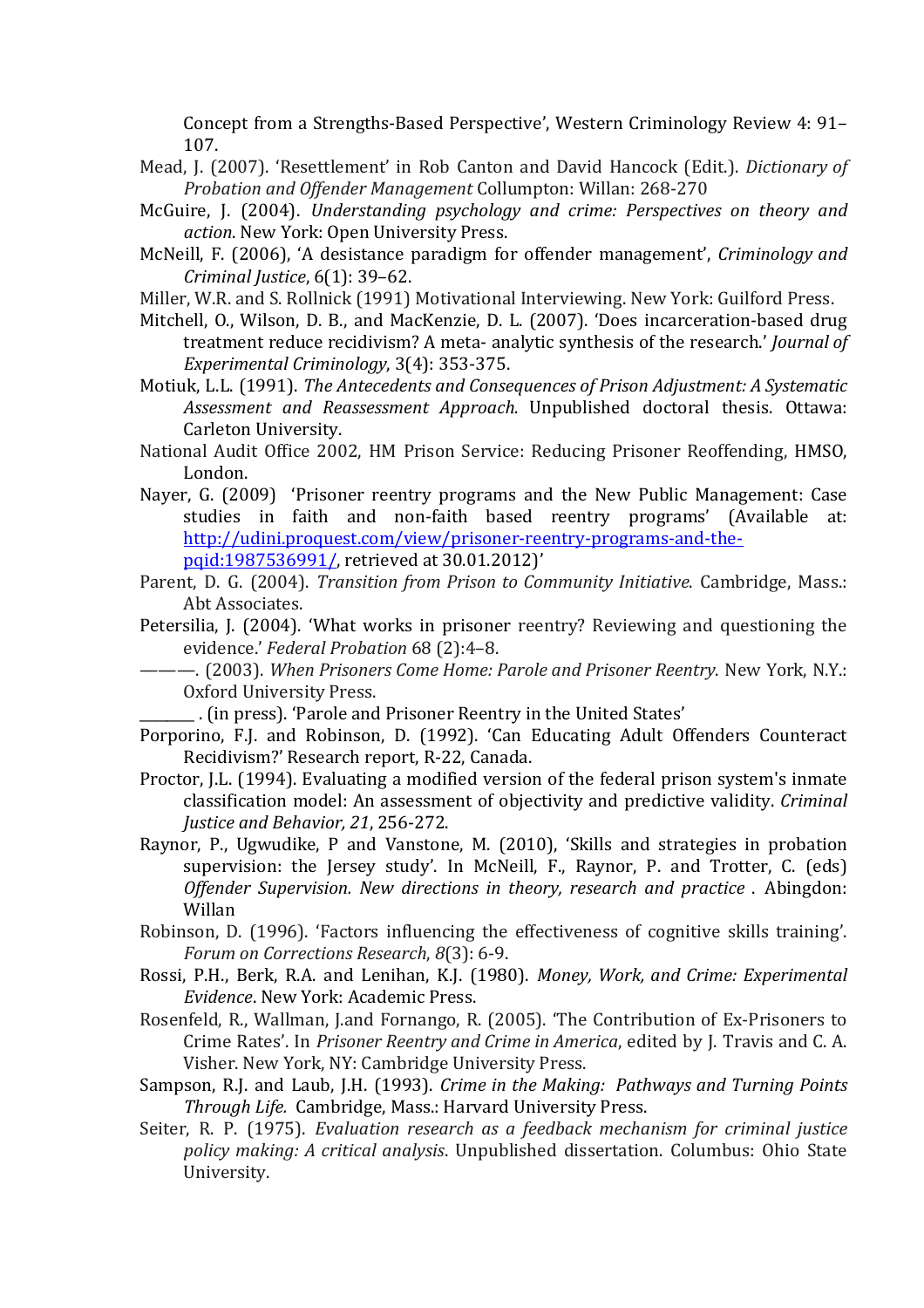- Seiter, R. and Kadela, K. (2003). 'Prisoner reentry: what works, what does not, and what is promising', *Crime & Delinquency*, 49(3): 360-388.
- Serrin, R.C. (2005). *Evidence\_Based Practice: Principles for Enhancing Correctional Results in Prisons.* National Institute for Correction
- Serin, R.C., Kennedy, S.L., and Mailloux, D.M. (2005). *Conceptualization and assessment of treatment readiness in offenders*.
- Simpson, D.D. and Brown, B.S. (Eds.)(1999) 'Treatment process and outcome studies from DATOS' *Drug and Alcohol Dependence,* 57(2).
- Sherman, L. W., Gottfredson, D. C., MacKenzie, D. L., Eck, J., Reuter, P., and Bushway, S. D.<br>(1998). Preventing crime: Whatworks, what doesn't, what's promising.  $what doesn't, what's promising.$ 
	- [Monograph]. Washington, DC: U.S. Department of Justice, National Institute of Justice.
- Smith, P., Goggin, C., & Gendreau, P. (2002). 'The effects of prison sentences and intermediate sanctions on recidivism: General effects and individual differences.<br>Public Works and Government Services', Canada. Retrieved from Public Works and Government Services', Canada. Retrieved from [http://www.sgc.gc.ca.](http://www.sgc.gc.ca/)
- Sykes, G.M. (1958) *The Society of Captives. A Study of Maximum Security Prison*. Princeton University Press.
- Taxman, F.; Young, D.; Byrne, J.M.; Holsinger, A.; Anspach, D. (2002). *From prison Safety Safety: Innovations on* [https://www.ncjrs.gov/pdffiles1/nij/grants/196464.pdf,](https://www.ncjrs.gov/pdffiles1/nij/grants/196464.pdf) retrieved at: 14.01.2012)
- Taxman, F. (2004). 'The Offender and Reentry: Supporting Active Participation in<br>Reintegration' in Federal Probation (available at: Reintegration' in *Federal Probation* (available at: [http://www.uscourts.gov/viewer.aspx?doc=/uscourts/FederalCourts/PPS/Fedpro](http://www.uscourts.gov/viewer.aspx?doc=/uscourts/FederalCourts/PPS/Fedprob/2004-09/index.html) [b/2004-09/index.html,](http://www.uscourts.gov/viewer.aspx?doc=/uscourts/FederalCourts/PPS/Fedprob/2004-09/index.html) retrieved at 19.01.2012)
- The Quaker Council for European Affaires (2011). The Social Reintegration of Ex-<br>Prisoners in Council of Europe Member States (available at: Prisoners in Council of Europe Member States (available at: [http://www.qcea.org/work/human-rights/the-social-reintegration-of-ex](http://www.qcea.org/work/human-rights/the-social-reintegration-of-ex-prisoners/)[prisoners/](http://www.qcea.org/work/human-rights/the-social-reintegration-of-ex-prisoners/) retrieved at: 29.01.2012)
- Travis, J. (2003). In Thinking About "What Works," What Works Best? Washington, DC.: The Urban Institute.
- Rhodes, W., Pelisser, B., Gaes, G., Saylor, W., Camp, S., & Wallace, S. (2001). Alternative solutions to the problem of selection bias in an analysis of federal residential drug treatment programs. *Evaluation Review*, *25*, 19-45.
- Ubah, C.B.A. and Robinson, R.L. (2003). 'A Grounded Look at the ebate Over Prison-Based Education: Optimistic Theory versus Pessimistic Worldview' in *The Prison Journal,*  83(2):115-129
- Uggen, C. (2000). 'Work as a turning point in the life course of criminals: A duration model of age, employment, and recidivism.' *American Sociological Review,* 67: 529- 546.
- US General Accounting Office 2001, Prisoner Releases: Trends and Information on Reintegration Systems, report to Congressional Committees, June 2001, US General Accounting Office, Washington DC.
- Vanstone, M. (2008). 'Maintaining Programme Intergity. The FOR...A Change Programme and the Resettlement of Ex-Prisoners' in *International Journal of Offender Therapy and Comparative Criminology*, 54(1): 131-140.
- Visher, C., Winterfield, L. & Coggshall, M. (2006). Systematic review of non-custodial employment programs: impact on recidivism rates of ex-offenders. In: The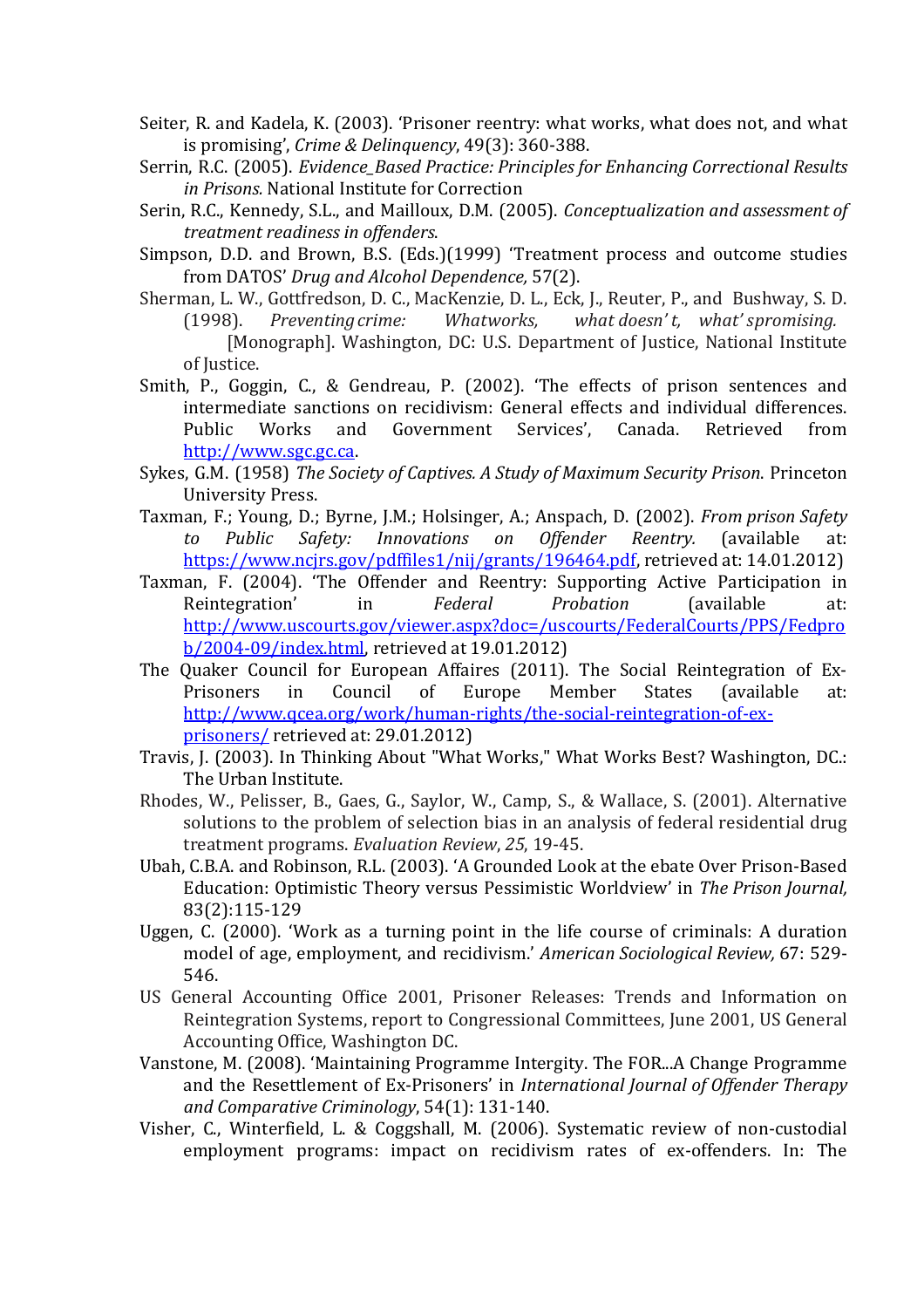Campbell Collaboration Reviews of Intervention and Policy Evaluations (C2-RIPE), February, 2006. Philadelphia, PA: Campbell Collaboration.

- Wacquant, L. (2010). 'Prisoner reentry as myth and ceremony' in *Dialectica Anthropology*  34: 605-620
- Ward, T. and Maruna, S. (2007) *Rehabilitation. Beyond the risk paradigm*. London and NY: Routledge
- Wester, B. (2002). 'The Impact of Incarceration on Wage Mobility and Inequality.' *American Sociological Review* 67 (4): 526–46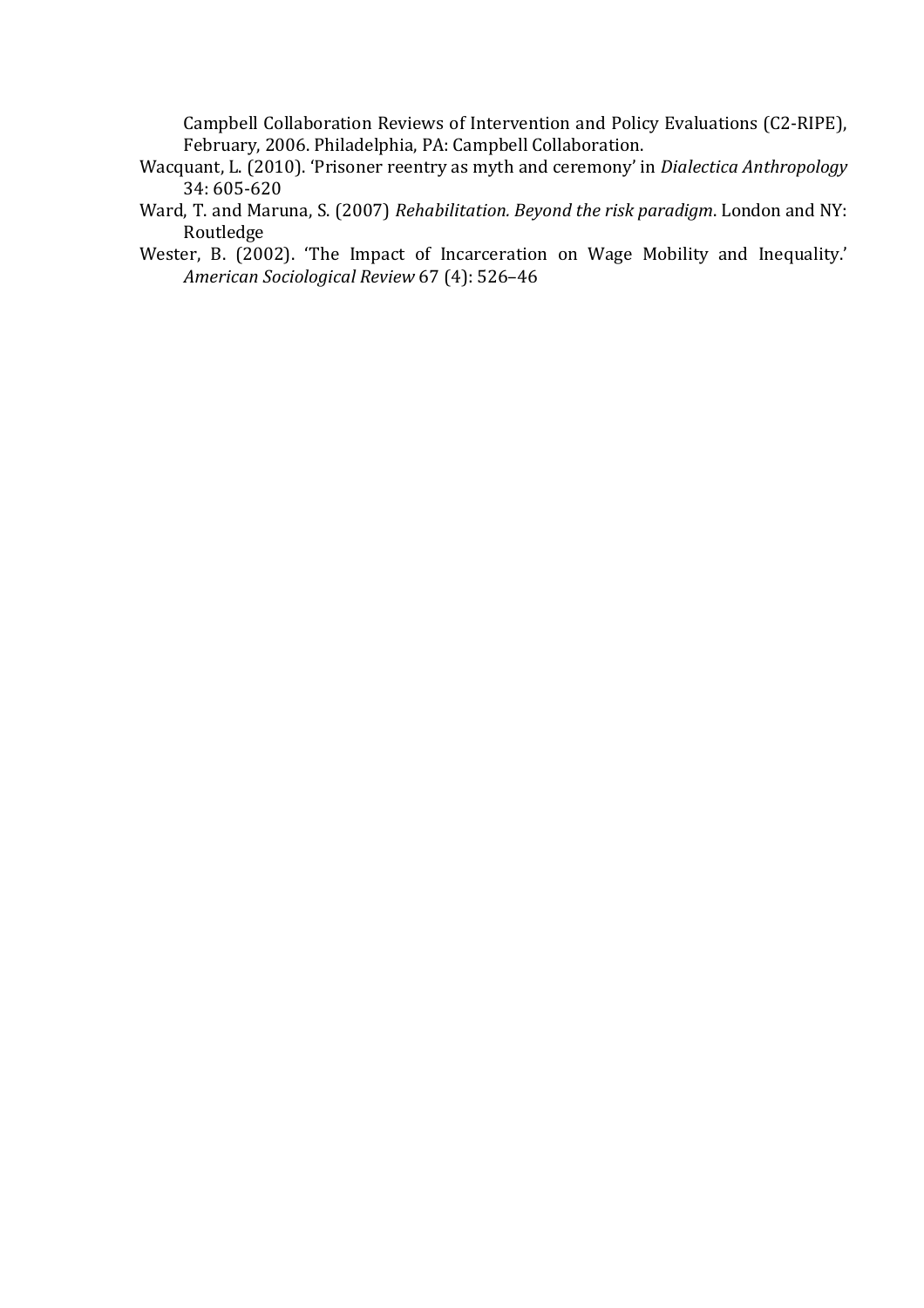## **Annex**

# **Effectiveness in the institutional stage**

| Nr. | Component            | <b>Study</b>                    | <b>Result</b>                                                    |
|-----|----------------------|---------------------------------|------------------------------------------------------------------|
| 1.  | The<br>association   | French and Gendreau             | Positive                                                         |
|     | prison<br>between    | $(2003)$ – meta-                |                                                                  |
|     | misconduct,          | analysis                        |                                                                  |
|     | programs<br>and      |                                 |                                                                  |
|     | recidivism           |                                 |                                                                  |
| 2.  | Education<br>and     | Porporino and                   | Positive                                                         |
|     | recidivism           | Robinson (1992)                 |                                                                  |
|     |                      | Vito and Tewksbury<br>(1999)    | Increased reading and math<br>competencies.                      |
|     |                      |                                 | Did not seem to have any                                         |
|     |                      |                                 | effect on recidivism.                                            |
|     |                      | Adams et al. (1994)             | Increase<br>academic                                             |
|     |                      |                                 | achievements.                                                    |
|     |                      |                                 | Recidivism<br>rates<br>were                                      |
|     |                      |                                 | affected if the offender                                         |
|     |                      |                                 | participated in 200 or more                                      |
|     |                      |                                 | of educational programs.                                         |
| 3.  | Vocational and       | <b>Turner and Petersilia</b>    | Participants less likely to be                                   |
|     | <b>Work Programs</b> | (1996)                          | re-arrested<br>but<br>not                                        |
|     |                      |                                 | statistically significant.                                       |
|     |                      |                                 | Facilitated adjustment                                           |
|     |                      | Saylor and Gaes<br>(1992, 1997) | Significant<br>and<br>important<br>training effects<br>in-prison |
|     |                      |                                 | (misconducts reports)<br>and                                     |
|     |                      |                                 | post-prison<br>(employment                                       |
|     |                      |                                 | and arrest rate)                                                 |
| 4.  | Drug rehabilitation  | Rhodes et al. (2001)            | Effective<br>reducing<br>in                                      |
|     |                      |                                 | recidivism rates and rates of                                    |
|     |                      |                                 | relapse for man but not for                                      |
|     |                      |                                 | women                                                            |
|     |                      | Knight et al., (1997,           | TC are most effective when                                       |
|     |                      | 1999)                           | integrated with aftercare and                                    |
|     |                      |                                 | for offenders with serious                                       |
|     |                      |                                 | crime<br>and<br>drug<br>related<br>problems                      |
|     |                      | Hiller et al. (1999)            | TC followed with residential                                     |
|     |                      |                                 | aftercare reduce the post-                                       |
|     |                      |                                 | release arrest by 12%.                                           |
|     |                      | Mitchell et al. (2006)          | Drug treatment reduces post-                                     |
|     |                      |                                 | treatment recidivism (28%                                        |
|     |                      |                                 | compared to 35% of non-                                          |
|     |                      |                                 | starters).                                                       |
|     |                      |                                 | TC more effective than those                                     |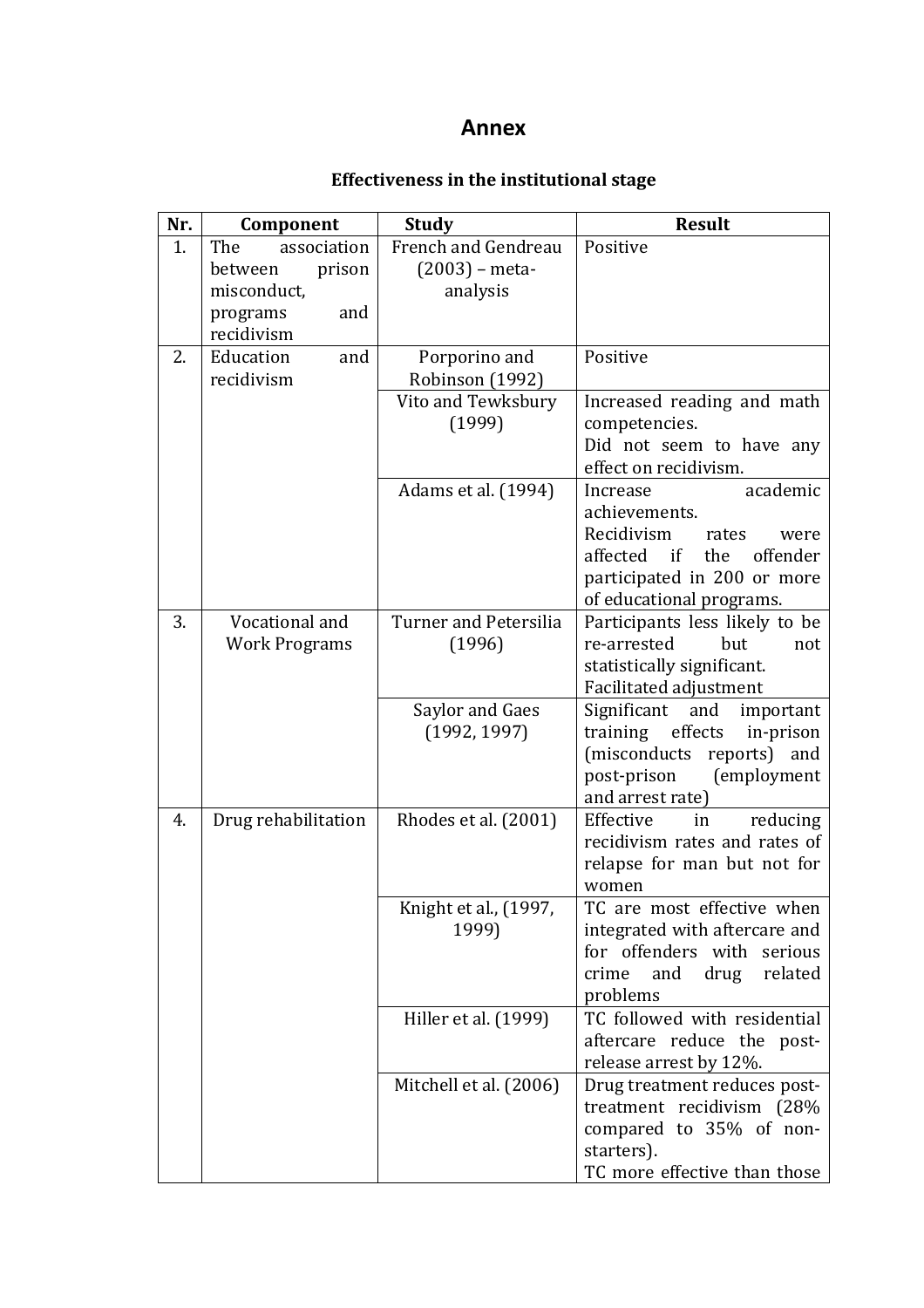|    |                                        |                                    | only<br>targeting<br>programs<br>addiction.                                                                              |
|----|----------------------------------------|------------------------------------|--------------------------------------------------------------------------------------------------------------------------|
| 5. | Sex offenders and<br>violent offenders | Robinson (1996)                    | Completers with 11% lower<br>recidivism rate than the non-<br>completers.<br>Works best with moderate<br>risk offenders. |
|    |                                        | Barbaree, Seto and<br>Maric (1996) | Refusers had a higher failure<br>rate than completers (38,9%<br>compared with 22,2%)                                     |

### **Pre-release effectiveness**

| Nr. | Component              | <b>Study</b>                          | <b>Result</b>                                                                                                           |
|-----|------------------------|---------------------------------------|-------------------------------------------------------------------------------------------------------------------------|
| 1.  | Continuity             | Simpson and Brown,<br>1999            | Positive                                                                                                                |
|     |                        | Broome, Simpson and<br>Joe, 2002      | Positive                                                                                                                |
| 2.  | Case management        | Taxman, 2004                          | Positive                                                                                                                |
|     | approach               | Clancy et al., 2006                   | Contact<br>with<br>mentors<br>reduces re-offending.                                                                     |
| 3.  | Pre-release<br>program | LeClair and Guarino-<br>Ghezzi (1991) | Recidivism rate - 11,8% of<br>the control group and 29%<br>of the comparison group.                                     |
|     |                        | Castellano et al. (1994)              | Re-arrest rate of those who<br>participated in the program<br>was 40% compared with<br>48% of the comparison<br>group.  |
| 4.  | Halfway houses         | Seiter (1975)                         | Better life adjustments but<br>not statistically significant.<br>Fewer and less severe crimes<br>than the control group |
|     |                        | Dowell, Klein and                     | No. of crimes committed by                                                                                              |
|     |                        | Krichmar (1985)                       | treatment group half<br>the                                                                                             |
|     |                        |                                       | than those committed by the<br>control group.                                                                           |
|     |                        |                                       | Less severe crimes.                                                                                                     |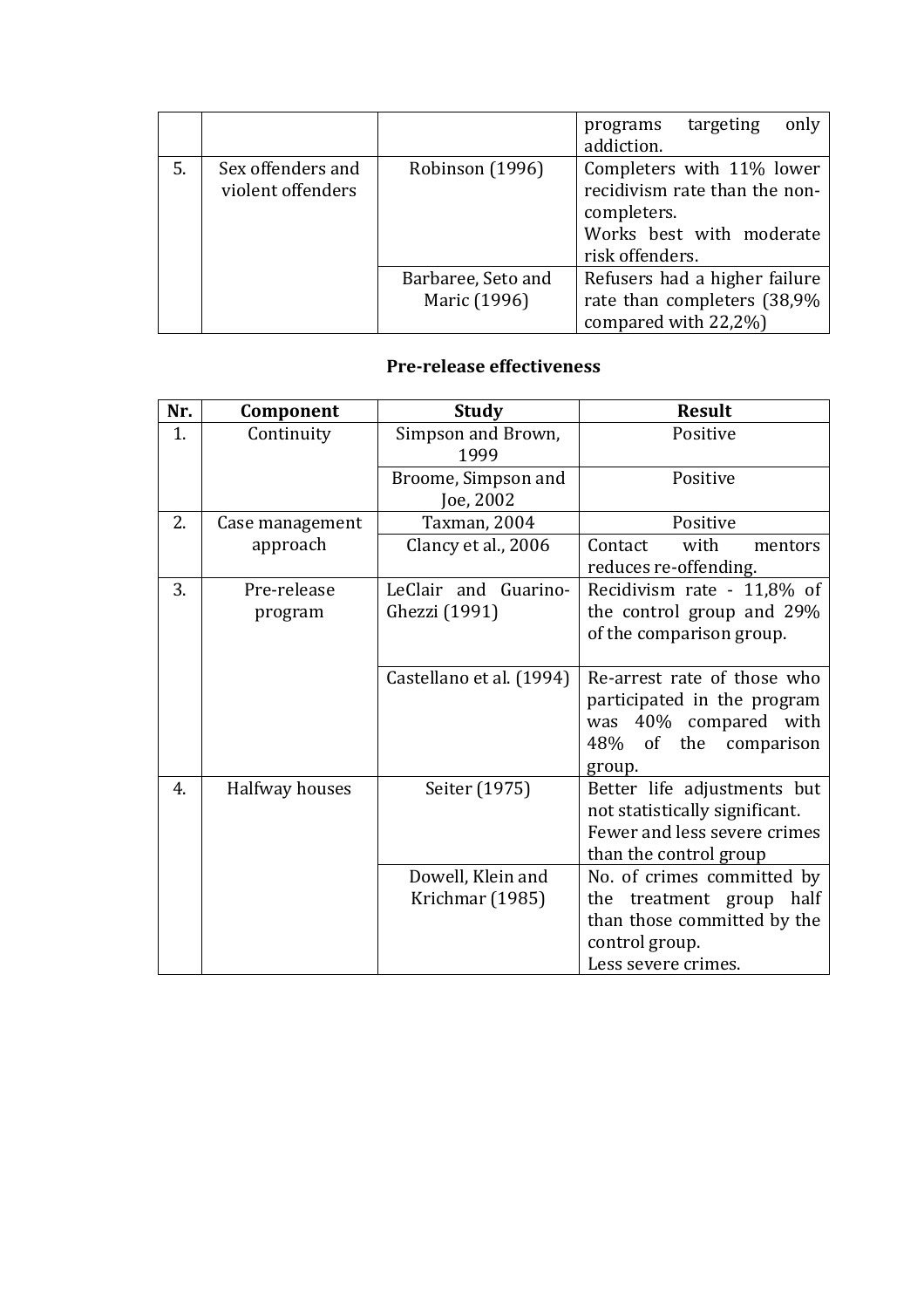# **Post-release effectiveness**

| Nr. | Component  | <b>Study</b>               | <b>Conclusion</b>                                            |
|-----|------------|----------------------------|--------------------------------------------------------------|
| 1.  | Employment | Lipsey (1995)              | The only sole factor that                                    |
|     |            |                            | reduce recidivism                                            |
|     |            | <b>Mallar and Thornton</b> | Job<br>placement<br>and                                      |
|     |            | (1978)                     | counseling intervention had                                  |
|     |            |                            | no impact on arrest in the<br>first<br>but<br>year,<br>those |
|     |            |                            | receiving<br>weekly<br>cash                                  |
|     |            |                            | payment of 60\$ had fewer                                    |
|     |            |                            | arrests in the first year than                               |
|     |            |                            | the control group                                            |
|     |            | Rossi, Berk and Lenihan    | Ex-prisoners that received a                                 |
|     |            | (1980)                     | job had fewer arrests but no                                 |
|     |            |                            | difference<br>statistical                                    |
|     |            |                            | between<br>control<br>and                                    |
|     |            |                            | experimental group.                                          |
|     |            | <b>Uggen</b> , 2000        | Employment programme                                         |
|     |            |                            | was effective in reducing re-<br>arrests among ex-offenders  |
|     |            |                            | over the age of 26                                           |
| 2.  | Stigma     | Petersilia (2005)          | 65% of<br>the<br>employers                                   |
|     |            |                            | would<br>employ<br>not                                       |
|     |            |                            | ex-offenders<br>knowingly                                    |
|     |            |                            | regardless their offence.                                    |
|     |            | Chartered Institute of     | $-$ in<br>53%<br>UK<br><sub>of</sub><br>the                  |
|     |            | Personnel and              | the<br>employers<br>had                                      |
|     |            | Development (CIPD)         | experience of employing                                      |
|     |            | (2007)                     | ex-offenders,<br>with<br>the                                 |
|     |            |                            | voluntary sector having<br>the greatest involvement          |
|     |            |                            | $(75%)$ .                                                    |
|     |            |                            | - Only one of seven                                          |
|     |            |                            | organisations<br>asks<br>job                                 |
|     |            |                            | applicants if they have a                                    |
|     |            |                            | criminal record.                                             |
|     |            |                            | - Only 23 employers from                                     |
|     |            |                            | the total sample of 474                                      |
|     |            |                            | respondents reported a                                       |
|     |            |                            | negative experience when                                     |
|     |            |                            | employing ex-offenders.<br>- About half of them (52%)        |
|     |            |                            | reported<br>that<br>sex                                      |
|     |            |                            | offenders are the greatest                                   |
|     |            |                            | cause for concern.                                           |
|     |            |                            | - Most of the employer's                                     |
|     |            |                            | worries were about the                                       |
|     |            |                            | ex-offenders having soft                                     |